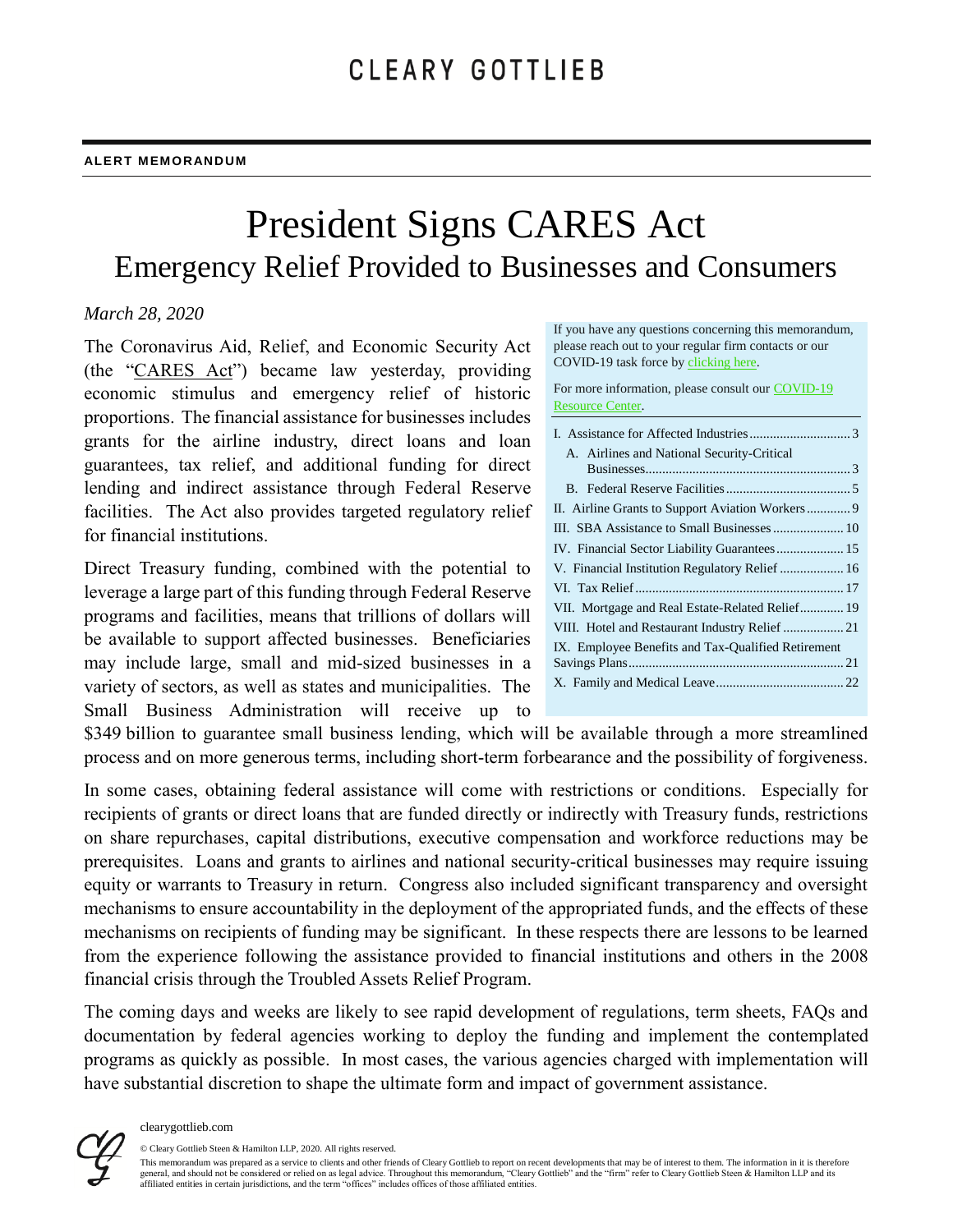The CARES Act also includes significant tax relief for businesses and consumers, and direct relief for individuals, including mandatory forbearance for borrowers with federally backed mortgages, assistance through temporary relaxation of certain employee benefits restrictions and other measures.

Though the CARES Act introduces a variety of other important measures to address the COVID-19 crisis (*e.g.,* targeted health care system support, enhanced unemployment assistance, etc.), this alert memorandum offers a summary of, and our observations on, the key provisions of the CARES Act providing assistance to businesses and supporting financial stabilization.

Key elements of those programs and relief include the following:

- Loans for Aviation and National Security-Critical Businesses (\$46 billion): Treasury may provide loans and loan guarantees. Treasury must receive warrants, equity or senior debt. Restrictions on share repurchases, capital distributions on common stock, executive compensation and workforce reductions apply. Airlines can be required to continue service of existing routes to the extent reasonable and practicable.
- Direct Grants to Airlines (\$32 billion): Grants must be used exclusively for payment of wages, salaries and benefits. Treasury has authority to require warrants, equity or debt. Restrictions on share repurchases, capital distributions on common stock, executive compensation and workforce reductions, and airline service requirements, apply.
- Support for Federal Reserve Lending and Liquidity Programs (\$454 billion): Treasury may support Federal Reserve programs or facilities to provide liquidity to the financial system and support lending to eligible businesses, states and municipalities. The Federal Reserve is encouraged to create facilities for mid-sized businesses and non-profits with 500-10,000 employees and for states and municipalities. The Federal Reserve may make loans or purchase obligations or other interests directly from issuers or in the secondary market. Restrictions on share repurchases, capital distributions on common stock and executive compensation apply to direct loans to eligible businesses, unless waived by Treasury, and workforce reduction restrictions apply with respect to the mid-sized business program. Federal Reserve Act Section 13(3) limits apply to Federal Reserve use of that authority.
- SBA Assistance for Small Businesses (\$349 billion): Through a new Paycheck Protection Program, the SBA may provide guarantees for loans to small businesses (generally up to 500 employees). Proceeds used for payroll, mortgage, rent or utility payments from February 15 to June 30 are eligible for forgiveness. Incentives to retain employees and maintain salaries are built into forgiveness terms. Treasury has authority to permit lenders beyond those currently eligible under the SBA 7(a) program to participate and to establish the terms and conditions for loans by such lenders.
- Money Market Fund Guarantee: Treasury may temporarily guarantee U.S. money market mutual funds.
- Regulatory and Accounting Relief for Financial Institutions: (i) OCC authority to exempt transactions from bank lending limits is expanded; (ii) community banks receive leverage ratio relief; (iii) financial institutions may suspend troubled debt restructuring accounting treatment for COVID-19-related loan modifications; and (iv) current expected credit loss methodology accounting changes are delayed.
- Relief for Mortgage Borrowers and Tenants: The CARES Act provides a temporary moratorium on foreclosures and evictions and a right to forbearance upon request in connection with federally-backed mortgage loans.



#### <span id="page-1-0"></span>clearygottlieb.com

© Cleary Gottlieb Steen & Hamilton LLP, 2020. All rights reserved. This memorandum was prepared as a service to clients and other friends of Cleary Gottlieb to report on recent developments that may be of interest to them. The information in it is therefore general, and should not be considered or relied on as legal advice. Throughout this memorandum, "Cleary Gottlieb" and the "firm" refer to Cleary Gottlieb Steen & Hamilton LLP and its affiliated entities in certain jurisdictions, and the term "offices" includes offices of those affiliated entities.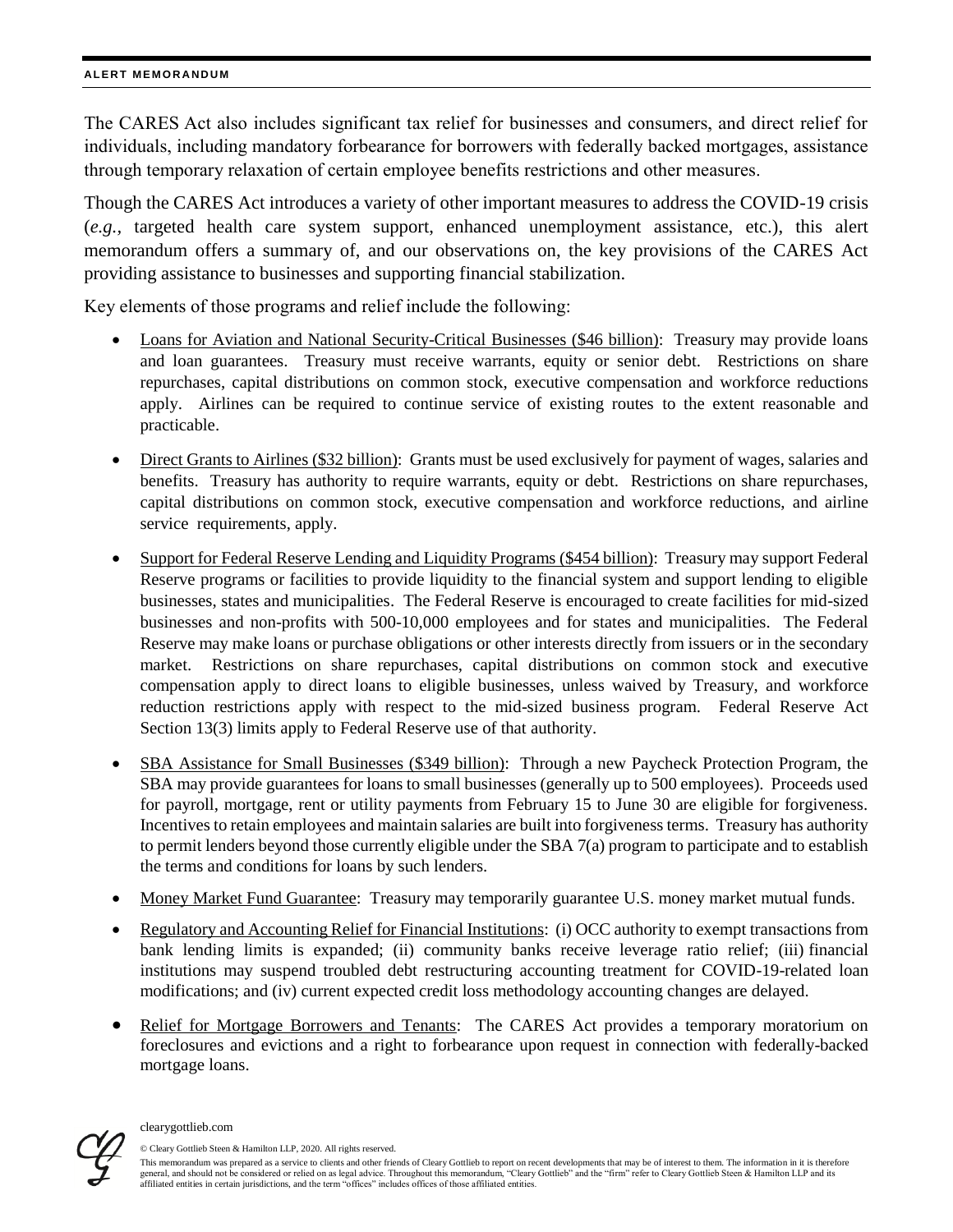### **I. Assistance for Affected Industries (Loans, Loan Guarantees and Other Investments)**

Treasury may provide up to \$500 billion in loans, loan guarantees and "other investments" for industries that are affected by COVID-19. In addition, Aviation Businesses (defined below) and aircraft contractors may receive direct grants totaling \$32 billion, which we discuss below in Section II.

The CARES Act authorizes Treasury to provide:

- $-$  Up to \$25 billion for loans and loan guarantees for passenger air carriers,<sup>1</sup> ticket agents<sup>2</sup> and aircraft services companies<sup>3</sup> ("Non-Cargo Aviation Businesses");
- Up to \$4 billion for loans and loan guarantees for cargo airlines ("Cargo Airlines" and, together with Non-Cargo Aviation Businesses, "Aviation Businesses"); and
- Up to \$17 billion for loans and loan guarantees for "businesses critical to maintaining national security" ("National Security-Critical Businesses" and the three loan and loan guarantee provisions collectively, the "Direct Lending Programs").

In addition, the CARES Act provides for up to \$454 billion (in addition to any unused portions of the amounts allocated to the Direct Lending Programs) in loans, loan guarantees and "other investments" under programs or facilities established by the Federal Reserve to provide liquidity to the financial system to support lending to eligible businesses, states or municipalities ("Federal Reserve Facilities"). It has been reported that this will provide 10x leverage to the Federal Reserve for its credit and lending facilities, thereby potentially facilitating over \$4 trillion in assistance.

Treasury may use these funds, which will be distributed through the Exchange Stabilization Fund ("ESF"), to provide assistance until January 1, 2021, after which any remaining funds may be used to modify or restructure legacy loans; to exercise options, warrants or other investments; and to pay costs and expenses. The CARES Act also provides explicit authority for Treasury to use the ESF for COVID-19 relief—a necessary clarification because the ESF's standing purpose is to stabilize exchange rates and support the U.S. dollar. The CARES Act does not appear to provide authority for the ESF to be used for assistance in a future financial crisis or to help industries that might be affected by future economic shocks.

Treasury may also designate financial institutions, such as banks and broker-dealers and other institutions to act as agents to perform "all reasonable duties" the Secretary determines necessary to aid in the government's COVID-19 response.

We summarize below the relevant terms, conditions and restrictions associated with each of the Direct Lending Programs and Federal Reserve Facilities.

# <span id="page-2-0"></span>**A. Treasury Loans and Loan Guarantees for the Aviation Industry and National Security-Critical Businesses**

The \$46 billion allocated for financial support for Aviation Businesses and National Security-Critical Businesses may be used by Treasury to provide loans and loan guarantees to qualifying companies in those sectors. While the parameters of Aviation Businesses are well-defined by references to existing statutory and regulatory provisions,

l  $1$  As defined in 49 U.S.C. § 40102.

<sup>2</sup> *Id.*

<sup>&</sup>lt;sup>3</sup> That are certified in 14 C.F.R. Pt. 145.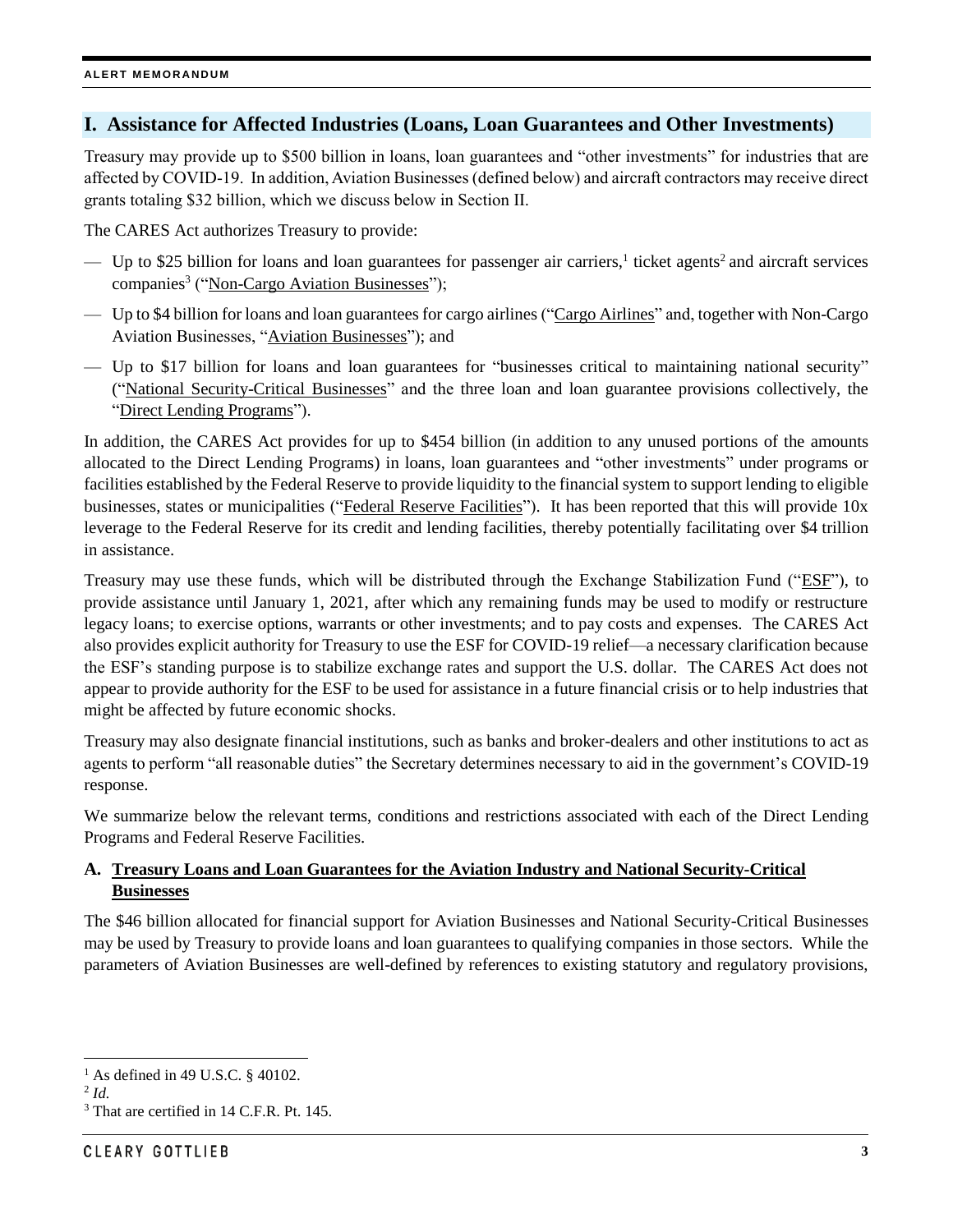the criteria for National Security-Critical Businesses are defined more generally and Treasury has discretion to tailor the eligibility requirements. This category is expected to include one or more of the largest defense contractors.

### *General Terms and Conditions*

- Loans and loan guarantees are available to Aviation Business and National Security-Critical Businesses if:
	- Treasury determines credit is not reasonably available to the business and the obligation is prudently incurred;
	- Treasury determines that the recipient has demonstrated its continued operations are jeopardized by the losses incurred or expected to incur related to the pandemic;
	- The recipient certifies that it is created or organized in the United States or under the laws of the United States and has significant operations in and a majority of its employees based in the United States;
	- The duration of loans are as short as practicable and no longer than five years and are ineligible for forgiveness; and
	- The loans are (i) sufficiently secured or (ii) made at an interest rate that reflects the risk of the loan and, if possible, is not less than an interest rate based on "market conditions for comparable obligations prevalent prior to the outbreak" of COVID-19.
- Treasury must obtain warrants or an equity interest in any business that receives a loan or loan guarantee, although for any business that is not publicly traded, Treasury may instead obtain a senior debt instrument.
	- This provision, which is intended to provide financial protection to the government and an opportunity to participate in gains of the business when it recovers, has been used in previous similar programs such as the Troubled Asset Relief Program ("TARP") during the 2008 financial crisis.
	- Treasury may not exercise voting power for any shares of common stock (*e.g.*, shares acquires upon exercise of a warrant). This, too, is a common feature of economic assistance of this type, designed to avoid U.S. government control over the corporations it supports.
- Within 10 days of enactment, Treasury must publish procedures for application and minimum requirements for making loans, loan guarantees or other investments.

### *Stock Buyback and Capital Distribution Restrictions*

- A recipient and any affiliate may not:
	- Repurchase equity securities listed on a national securities exchange unless already contractually obligated ("Stock Buyback Restrictions"); or
	- Pay dividends or make other capital distributions on common stock ("Capital Distribution Restrictions").
- The legislation does not restrict payments of dividends on preferred shares or other forms of equity.
- The Stock Buyback Restrictions and the Capital Distribution Restrictions continue for the term of the loan or guarantee and continue for an additional year after the loan or guarantee is no longer outstanding.

### *Employment and Compensation Restrictions*

— Recipients must maintain employment levels as of March 24, 2020 to the extent practicable and shall not in any case reduce employment levels by more than 10% until September 30, 2020. We note that the use of a fixed date for measuring base employment levels, rather than talking about average levels of employment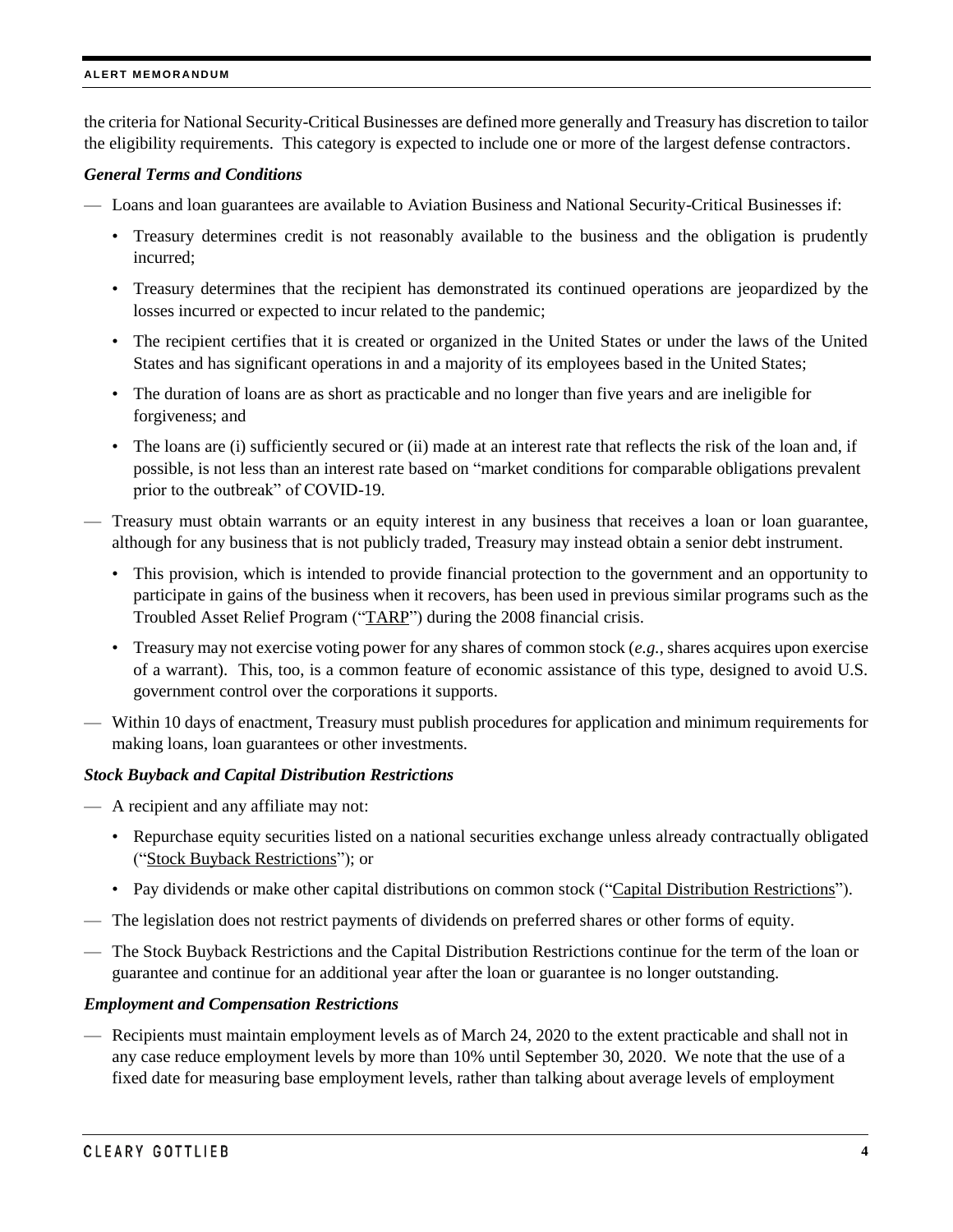over a specified period of time, may have differing impacts on recipients depending upon the seasonality of the business or recent non–COVID-19 related actions.

- Recipients must agree to cap or reduce the pay of certain officers and employees and to limit severance amounts payable to such officers and employees during the period beginning on the date the agreement is executed and ending one year from the date on which the loan is no longer outstanding. Specifically, no covered employee (as described below) may receive from a recipient business:
	- Total compensation (as described below) that exceeds, during any 12 consecutive months during such period, (i) the total compensation received by the covered employee from such business in calendar year 2019 or (ii) if total compensation received in calendar year 2019 exceeded \$3,000,000, the sum of  $(x)$  \$3,000,000 and  $(y)$  50% of the excess over \$3,000,000 of the 2019 total compensation received; and
	- Severance or other benefits upon termination of employment that exceeds twice the maximum total compensation received by the covered employee from such business in calendar year 2019 (the "Compensation Restrictions").
- Covered employees include any officer or employee of such business whose "total compensation" exceeded \$425,000 in calendar year 2019, exclusive of employees whose compensation was determined through an existing collective bargaining agreement. Total compensation for these purposes includes salary, bonuses, awards of stock and other financial benefits received by the covered employee from such business.
- Despite its seeming simplicity, the legislative text raises many interpretative questions.
	- The text does not specify how total compensation should be measured (both in respect of calendar year 2019 and going forward) and how these restrictions would apply to pre-existing contractual entitlements of covered employees, including various forms of deferred compensation and the grant, vesting, exercise and/or payment/settlement of long-term cash and equity incentive awards during this period.
	- The text does not address whether compensation in excess of the imposed limits during this "outstanding loan plus one year" period may be earned, to the extent payment is deferred to a date more than one year following repayment of the loan.
	- As in the case of compensation restrictions attached to the TARP assistance provided to the financial sector in the 2008 financial crisis, we expect that these and other issues will be addressed by subsequent guidance.

### <span id="page-4-0"></span>**B. Federal Reserve Lending and Credit Facilities for States, Municipalities and Affected Businesses**

Treasury may use up to \$454 billion (as well as any unused amounts remaining from the \$46 billion for Direct Lending Programs) to support the Federal Reserve Facilities for eligible businesses, states and municipalities.

- The Federal Reserve will channel this support by purchasing obligations or other interests either directly from issuers or in the secondary market, or by making loans.
- The CARES Act in substance provides funds to support Federal Reserve Facilities; it does not vary the requirements in Section 13(3) of the Federal Reserve Act that require collateral quality, borrower solvency and broad-based eligibility criteria for the Federal Reserve's lending facilities. For example, any Federal Reserve lending facility—whether supported by CARES Act funding or not—must be open to at least five participants.

### *Lending Facilities Involving "Direct Loans"*

— The CARES Act permits a Federal Reserve Facility to involve "direct loans".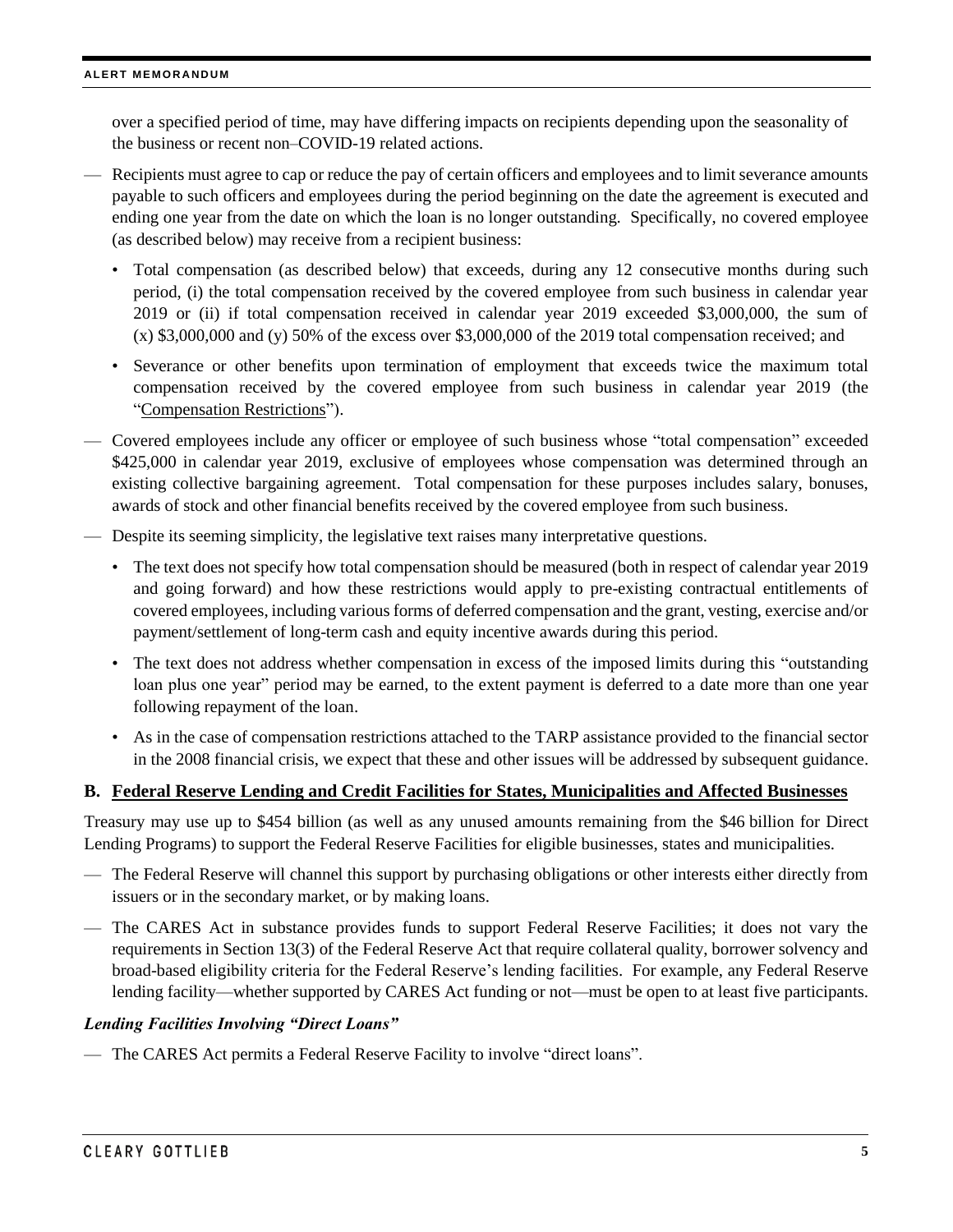- A "direct loan" is a bilateral loan agreement entered into directly with an eligible business as borrower and not as part of a syndicated loan, a loan originated by a financial institution in the ordinary course, or a securities or capital markets transaction.
- While the term "direct loan" could imply a loan by the Federal Reserve directly to an eligible business, it is more likely that "direct loans" will encompass loans that are in fact provided by a financial institution to a business, and that are then financed using a Federal Reserve Facility supported by funds appropriated under the CARES Act. For example, Congress has directed Treasury to seek to implement a facility that "provides financing to banks and other lenders that make direct loans" to mid-sized businesses and nonprofits.
- The stated purpose of the Federal Reserve Facilities that Treasury could fund under the CARES Act is to provide "liquidity to the financial system that supports lending to eligible businesses, States, or municipalities".
- This structure would also be consistent with the ways in which the Federal Reserve has used its authority under Section 13(3) of the Federal Reserve Act in the facilities that it created in the 2008 financial crisis and this month so far in response to the COVID-19 pandemic.
- A key question will be the extent to which the Federal Reserve uses financial institutions other than the ones it has traditionally used (banks and primary dealers) as instrumentalities for this type of support.
- A Federal Reserve Facility that involves "direct loans" may do so only if the recipient abides by the Stock Buyback, Capital Distribution and Compensation Restrictions that apply to Direct Lending Programs.<sup>4</sup> The Treasury Secretary, however, may waive these requirements if necessary to protect the interests of the federal government.
	- Prior legislative drafts had extended this waiver authority to the Direct Lending Programs, but it was ultimately restricted to the Federal Reserve Facilities.
	- If the Secretary provides a waiver, he or she must testify before the Senate Banking and House Financial Services Committees regarding the reasons for the waiver.
- The Stock Buyback, Capital Distribution and Compensation Restrictions would not apply to Federal Reserve facilities that do not involve direct loans (*e.g.*, facilities that involve purchases of debt obligations of eligible businesses in the secondary market). This distinction is logical, as it would not appear to be reasonable to subject a business to these restrictions unless the business voluntarily entered into a loan transaction that would benefit from the relevant Federal Reserve facility.
- Similar to the provisions of the Direct Lending Programs, any obligation issued by an eligible business, state, or municipality that receives support from a Federal Reserve Facility is not eligible for forgiveness.

### *Eligibility Criteria*

- The eligibility criteria for borrowers to obtain financing under Federal Reserve Facilities are considerably broader than those for Direct Lending Programs. Eligible borrowers are:
	- States and municipalities;
	- Air carriers; or
	- Any U.S. business that has not otherwise received adequate economic relief in the form of loans or loan guarantees under the CARES Act.

 $\overline{\phantom{a}}$ 

<sup>&</sup>lt;sup>4</sup> Financial institutions that act solely as conduits under these facilities should not be subject to these restrictions.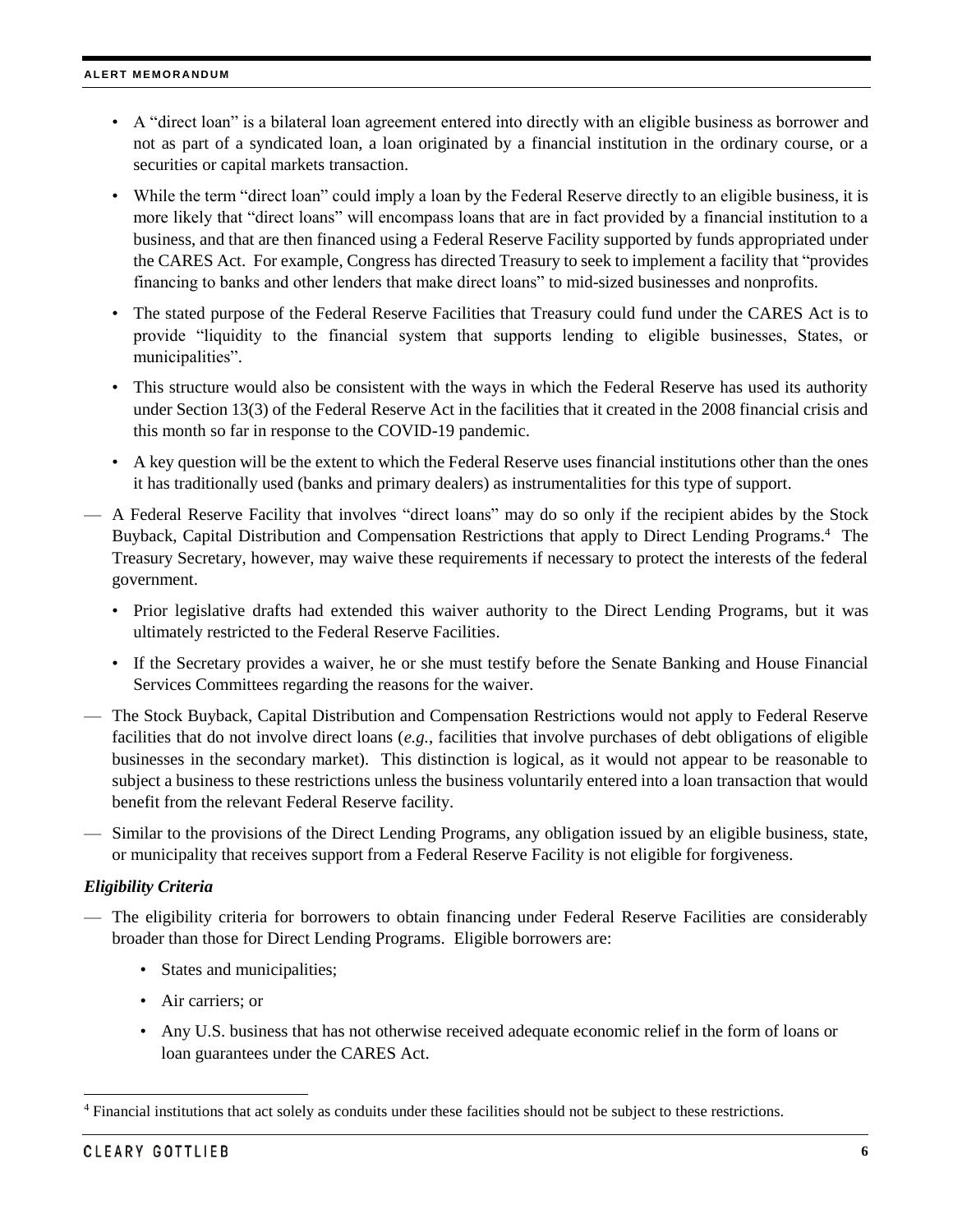— The recipient must certify that it is created or organized in the United States or under the laws of the United States and has significant operations in and a majority of its employees based in the United States. There is no apparent prohibition on foreign ownership in the eligibility criteria, suggesting that U.S. subsidiaries of foreign companies, or other foreign-owned U.S. companies, that meet the criteria should be eligible, subject to any further criteria that may be developed by Treasury and the Federal Reserve.

### *Facilities Under Consideration*

Prior to passage of the CARES Act, Treasury already pledged approximately \$50 billion of the ESF's assets to support a variety of Federal Reserve lending facilities, described in more detail in our alert memorandum available [here.](https://www.clearygottlieb.com/news-and-insights/publication-listing/covid-19-financial-institutions-updates) Because those amounts were not based on the statutory authority granted in the CARES Act, it would appear that the potential restrictions attached to CARES Act-supported Federal Reserve Facilities would not apply to those previously announced facilities (unless Treasury were to use funds appropriated by the CARES Act in those facilities).

The CARES Act provides discretion to the Federal Reserve to design and implement facilities and programs to implement the purposes of the CARES Act. However, the law requires the Secretary to endeavor to implement at least the following two facilities.

### — Lending to States and Municipalities

- Among other purposes, assistance could be used to support unemployment insurance claims, which have surged as a result of the pandemic, and to support municipal debt.
- The Federal Reserve's recent expansion to permit the pledge of short-term municipal obligations for the Money Market Mutual Fund Liquidity Facility may somewhat alleviate these concerns.
- Support for states and municipalities also would distinguish the Federal Reserve Facilities from the financial crisis-era toolkit.

### — Financing to Mid-sized Businesses

- Assistance would be used to support mid-sized businesses that have between 500 and 10,000 employees, meet the eligibility criteria described above and provide a good-faith certification that they are an entity domiciled in the United States with significant operations and employees located in the United States. 5 Nonprofits may qualify. The size threshold appears designed to limit overlapping participation between this facility and the SBA's Paycheck Protection Program.
- The CARES Act provisions for financing to mid-sized businesses appear to contemplate loans that would be treated as "direct loans", and therefore borrowers would be subject to restrictions that are the same as or similar to the Stock Buyback, Capital Distribution and Compensation Restrictions described above (unless waived by the Secretary).
- While not required, loans made as part of this facility should have an interest rate of not higher than 2% and provide an initial 6-month grace period from repaying principal or interest.
- A borrower also should make a "good faith" certification that, among other things:
	- Funds will be used to retain at least 90% of its workforce, with full compensation and benefits, until September 30, 2020;

l

<sup>&</sup>lt;sup>5</sup> The CARES Act does not specify whether both non-U.S. and part-time employees could be counted toward the size threshold.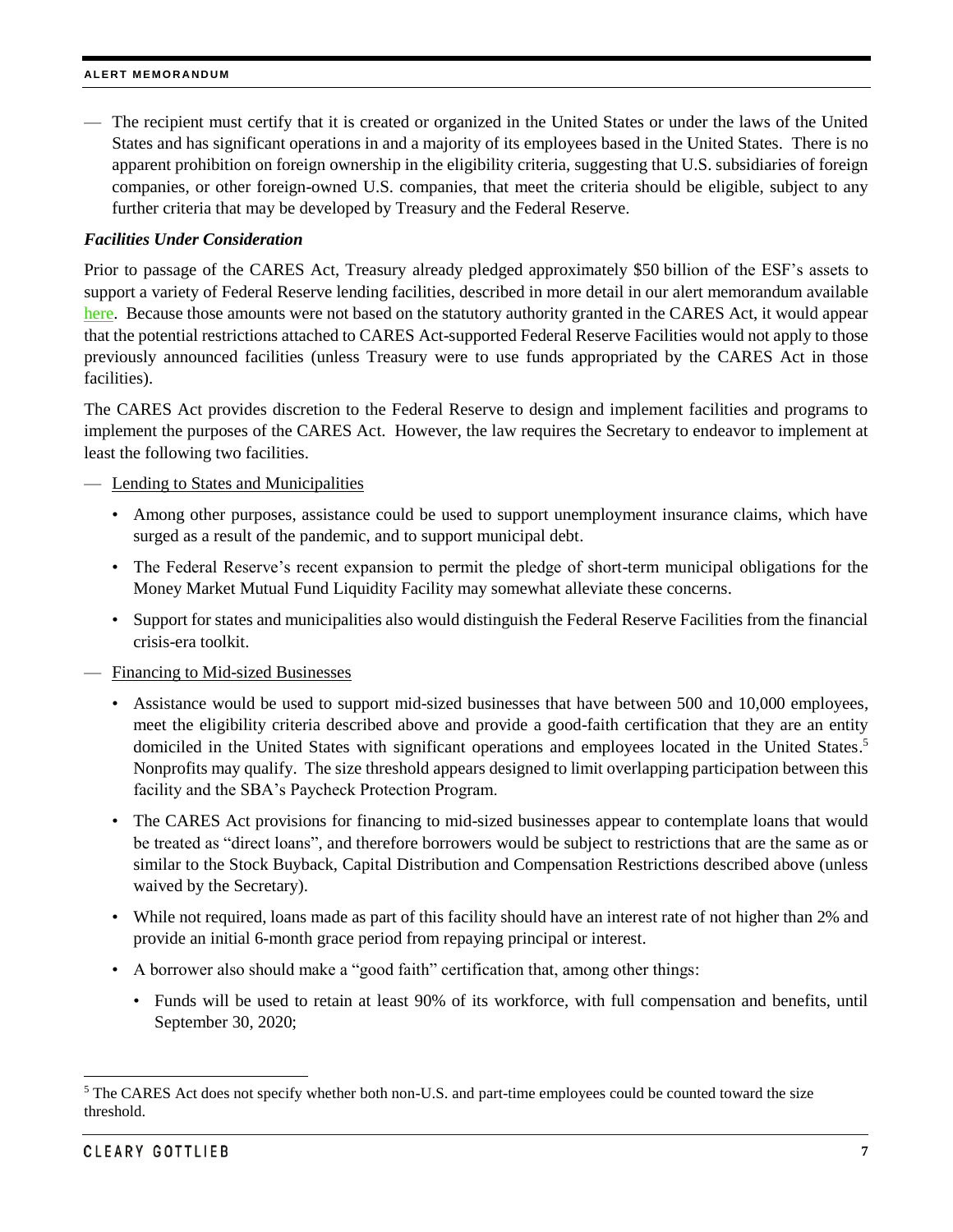- It intends to restore not less than 90% of its workforce that existed as of February 1, 2020 and it intends to restore all compensation and benefits not later than four months after the termination of the public health emergency declared by the Secretary of Health and Human Services on January 31, 2020;
- It will not pay dividends (or make other capital distributions) on common stock or repurchase equity securities listed on national securities changes while the loan is outstanding (unless required under an existing contract);
- It will not outsource or offshore jobs for the term of the loan plus two years; and
- It will not abrogate existing collective bargaining agreements entered into prior to March 1, 2020 for the term of the loan plus two years and will remain neutral in any union organizing effort for the term of the loan.
- The CARES Act contains a rule of construction that nothing in the bill limits the discretion of the Federal Reserve to establish a Main Street Lending Program, which it previewed in an announcement on March 23, 2020 but has not yet implemented. Thus, as in the case of other Federal Reserve facilities, the Federal Reserve will have a choice of whether to use CARES Act funding from Treasury to support the Main Street Lending Program. If the Federal Reserve chooses not to use CARES Act funding, it would not be required to include the same terms and conditions in the Main Street Lending Program that the CARES Act encourages Treasury to consider for the facility for mid-sized businesses.

### **C. Oversight**

### *Inspector General*

- A Special Inspector General for Pandemic Recovery ("SIGPR") who is nominated by the President and confirmed by the Senate may conduct audits and investigations of loans, loan guarantees and other investments made by Treasury.
	- The CARES Act does not expressly state whether SIGPR has authority to investigate Federal Reserve Facilities, although those will be subject to oversight by the Federal Reserve's own inspector general.
	- SIGPR must provide quarterly reports to Congress that detail program-level and borrower-level assistance, as well as background information on any person that manages or services a loan, loan guarantee or other investment made by Treasury.
- The Special Inspector General for TARP proved to be a powerful investigator whose mandate lasted well after the end of the 2008 financial crisis. SIGPR has a similar mandate and structure.

### *Congress*

- Congressional Oversight Commission
	- A five-member commission will oversee implementation of both the Direct Lending Programs and Federal Reserve Facilities. Its authorities are expansive and include holding hearings, taking testimony and obtaining information from any federal agency it deems necessary.
	- Authority to appoint and remove members is balanced among the two parties and between the two chambers of Congress.
	- The commission must submit a report to Congress every 30 days that describes the economic impact of the program, market transparency and the effectiveness of assistance for minimizing costs and maximizing benefits to the government.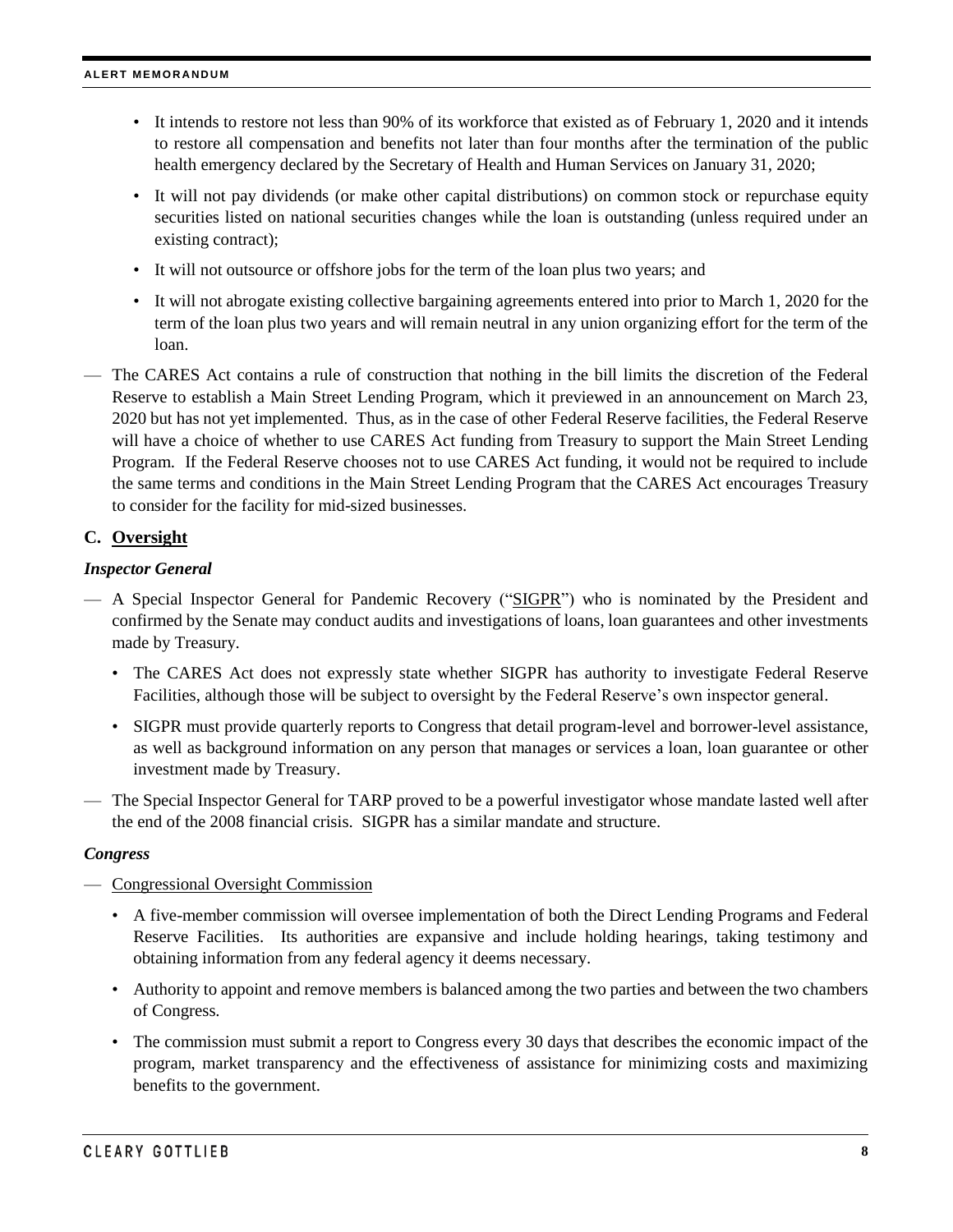- Senate Banking and House Financial Services Committees
	- The Federal Reserve and Treasury must each provide to the Senate Banking and House Financial Services Committees reports of transactions within seven days of making a loan or loan guarantee (in the case of the Direct Lending Programs) or creating a new facility or providing other financial assistance (in the case of the Federal Reserve Facilities). Additionally, any such report must be made public and posted on the Treasury website within seven days of providing the report to the respective committees, and Treasury must publish a report summarizing the contents of the report every 30 days thereafter during which the loan or guarantee is outstanding. The Federal Reserve is already subject to similar reporting requirements, which are set forth Section 13(3) of the Federal Reserve Act.
	- The Treasury Secretary and Chairman of the Federal Reserve Board must testify before the Senate Banking and House Financial Services Committees on a quarterly basis. In addition, the Treasury Secretary must make himself available to testify if he waives the Stock Buyback, Capital Distribution or Compensation Restrictions.
- Government Accountability Office

The Government Accountability Office must conduct a study and issue a report not later than nine months after enactment and yearly thereafter.

### **D. Public Reporting**

### *Direct Lending Programs*

— Treasury must disclose transactions on its website within 72 hours, including details such as the borrower's identity; loan, guarantee or investment amount; description of the pricing mechanism; the interest rate; any other material or financial terms; and a copy of the term sheet and contract (or other relevant documentation).

### *Federal Reserve Facilities*

— Section 11(s) of the Federal Reserve Act generally mandates public disclosure of borrower-level information, including types and amounts of collateral pledged or assets transferred, for any credit facility that is authorized under Section 13(3). Disclosures must be made one year after the date of termination of the authorization a credit facility.

### <span id="page-8-0"></span>**II. Airline Grants to Support Aviation Workers**

- In addition to the financial assistance described above, the CARES Act authorizes Treasury to make direct grants to the aviation industry in the following amounts, which must exclusively be used for the continued payment of wages, salaries and benefits:
	- No more than \$25 billion for passenger air carriers;
	- No more than \$4 billion for cargo air carriers; and
	- No more than \$3 billion for aircraft contractors.
- The amounts available to each recipient are equal to the salaries and benefits reported to the Department of Transportation pursuant to its accounting and reporting regime for the period from April 1, 2019 through September 30, 2019. Contractors and non-reporting airlines may rely upon sworn financial statements or other appropriate data to establish the appropriate amount of wages, salaries, benefits and other compensation paid during such period.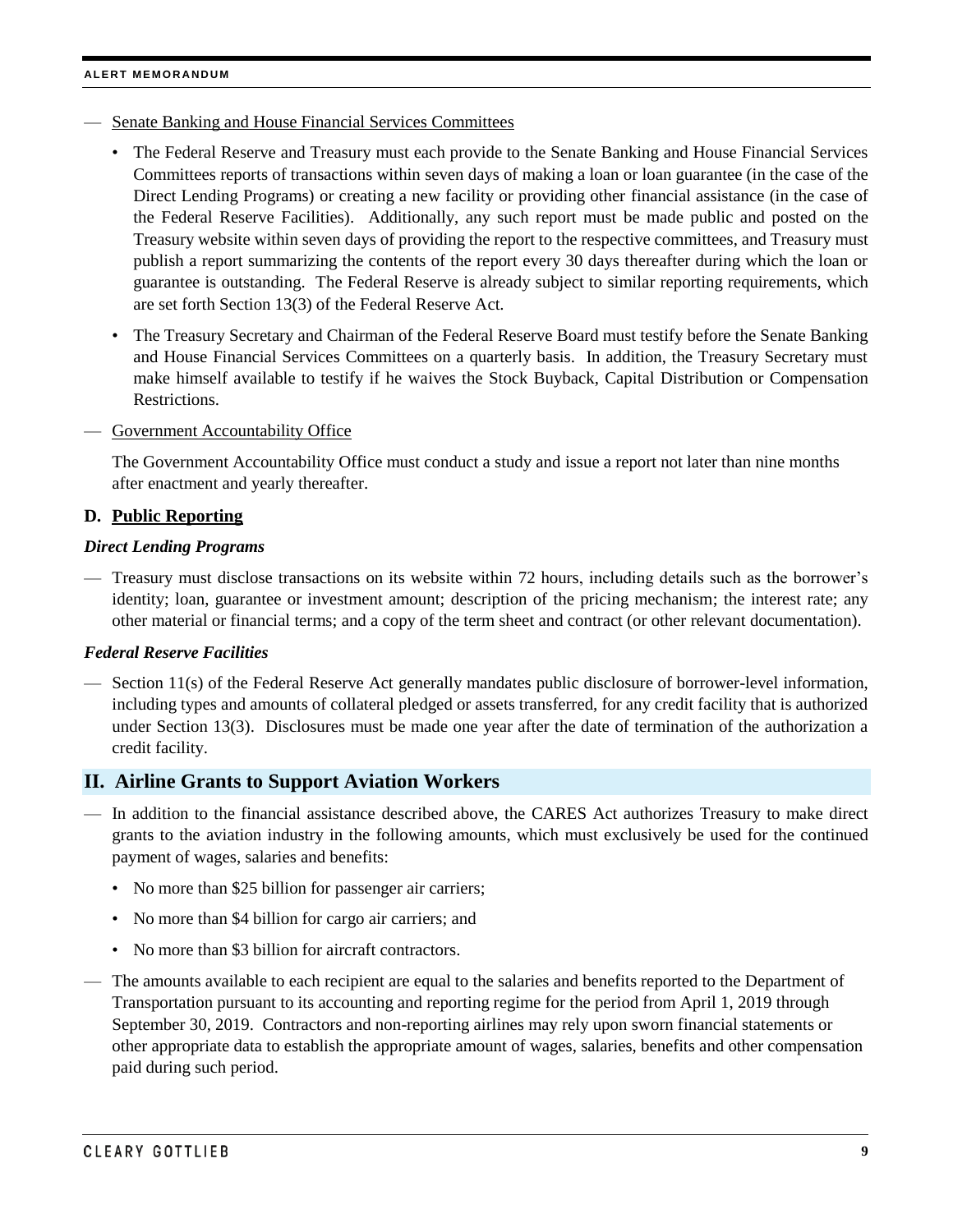- Treasury may receive warrants, options, preferred stock or debt instruments from grant recipients in its sole discretion, to the extent Treasury determines that form of compensation is appropriate.
- To be eligible for grants, Aviation Businesses and aircraft contractors must agree, through September 30, 2021, to the Stock Buyback and Capital Distribution Restrictions, and may not conduct involuntary furloughs or reduce employees' pay and benefits. Grant recipients must also adhere to the Compensation Restrictions, except the period for compliance begins March 24, 2020 and ends March 24, 2022.
- The CARES Act states that the Secretary cannot condition grants of financial assistance to force the implementation by a recipient of measures to enter into negotiations with a certified bargaining representative regarding pay or other terms of conditions of employment. The CARES Act provides that such restriction is effective during the period beginning when the recipient receives the assistance and ending on September 30, 2020.
- The CARES Act authorizes the Secretary of Transportation to require recipients of loans, loan guarantees or grants to maintain scheduled air service (as the Secretary deems necessary) at any point served by that carrier before March 1, 2020. The Secretary is required to take the air transportation needs of small and remote communities into account in the exercise of this discretion. This authority will sunset on March 1, 2022.

# <span id="page-9-0"></span>**III. SBA Assistance to Small Businesses**

# **A. Paycheck Protection Program**

The CARES Act provides the Small Business Administration ("SBA") with authority to provide up to \$349 billion of loan guarantees through a new program under its Section  $7(a)$  loan guaranty program. Section  $7(a)$  of the Small Business Act authorizes the SBA to provide and to guarantee loans to small businesses in the United States. In practice, Section 7(a) small business loans are made by eligible financial institutions and partially guaranteed by the SBA. The CARES Act would create a new loan guaranty program under Section 7(a) called the Paycheck Protection Program targeted to provide small businesses with support to cover payroll and certain other expenses over the next three months.

The primary features of the Paycheck Protection Program that distinguish it from other Section 7(a) loans are the generous forgiveness and government guarantee provisions:

- Recipients may receive forgiveness equal to eight weeks of payroll and certain other overhead costs, subject to the conditions discussed below.
- To incentivize lending, the SBA will guarantee payment of 100% of the loans; ordinary Section 7(a) guarantees limits are 75% or 85%, depending on loan size.

The CARES Act's authorization for loan and guarantee commitments under the Paycheck Protection Program extends to June 30, 2020.

### *Eligibility Criteria for Borrowers*

- Small business concerns eligible for loans under traditional Section  $7(a)$  programs will be eligible for the new Paycheck Protection Loans. In addition, the CARES Act expands eligibility to other business concerns, nonprofit organizations, veterans organizations and tribal business concerns with not more than 500 employees broadly defined to include full-time and part-time workers. Individuals who operate under a sole proprietorship, as an independent contractor and who are eligible self-employed individuals may also receive loans.
	- If the SBA has established size standards for an industry of more than 500 employees, the applicable SBA standard would apply.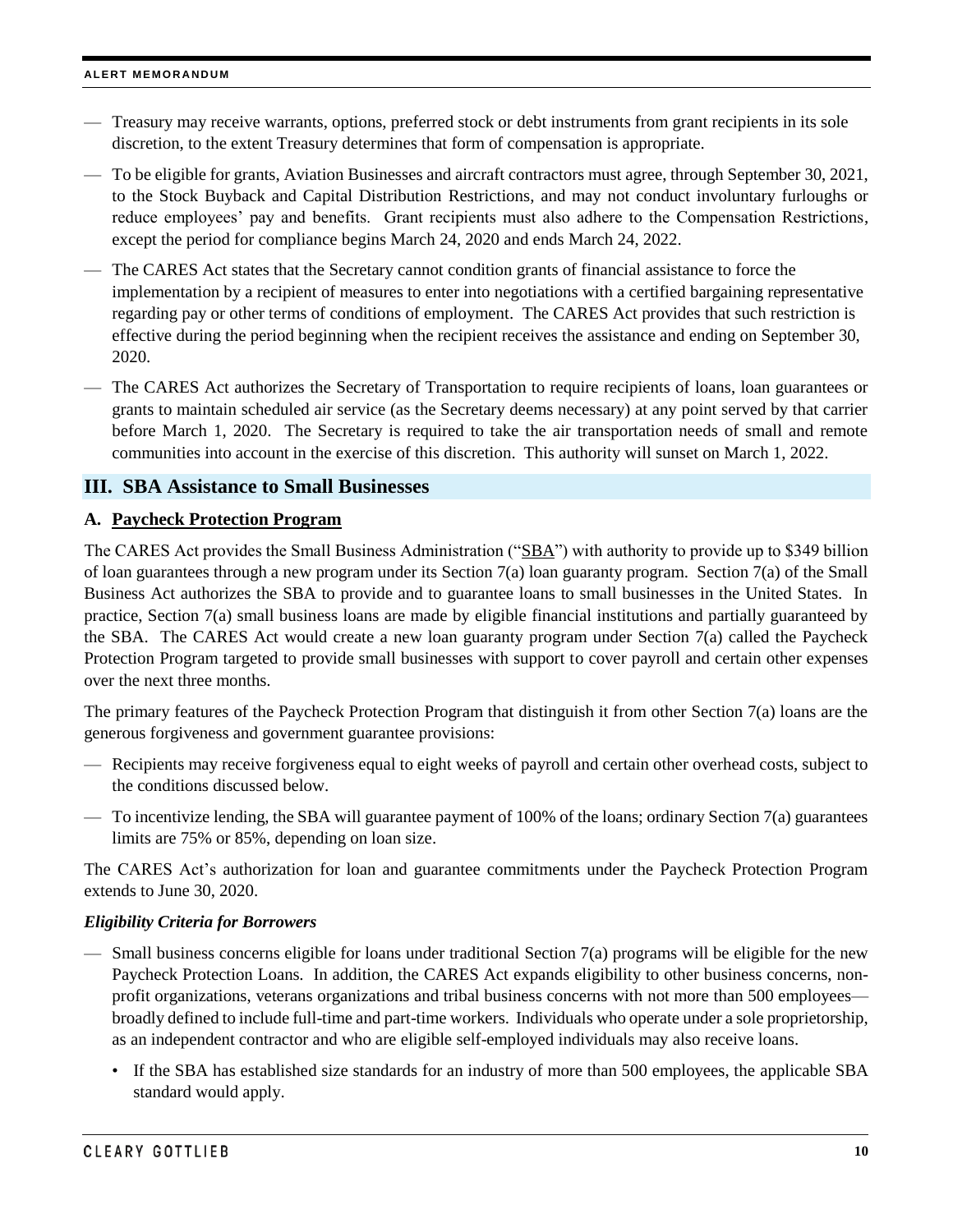- Businesses classified under NAICS codes beginning with 72—covering hotels, restaurants and other accommodation and food services—are eligible if they have fewer than 500 employees per physical location.
- Under Section 7(a), a business must count all of its subsidiaries, parent companies and affiliates in determining if it is below the size threshold to be treated as a "small business" and meet the borrowing criteria (the "affiliation rule"). The affiliation rule would generally apply under the Paycheck Protection Program, but it is waived for:
	- Businesses classified under NAICS codes beginning with 72;
	- Eligible franchises; and
	- Businesses that receive financial assistance from small business investment companies licensed under the Small Business Investment Act.

These businesses would be eligible for a Payroll Protection Program loan even though they employ more than 500 employees across multiple businesses under common ownership or control.

— Under the Small Business Act and the SBA's implementing regulations, borrowers under SBA loans must generally satisfy the following conditions:

- For-profit operating business (with certain limited exceptions for eligible passive businesses);
- Independently owned and operated;
- Located in the United States and operating primarily in the United States;
- Not dominant in its field on a national basis;
- Qualify as small under the size requirements for its industry as established under SBA regulations;
- Demonstrate a need for credit; and
- Obtain a certification from a lender that credit is unavailable from private sources.

Other than expanding eligibility beyond small business concerns as traditionally defined and the waiver of the requirement that the business is unable to obtain credit elsewhere, the CARES Act does not indicate whether or how these generally applicable criteria might be modified to apply to borrowers under the Paycheck Protection Program. The SBA's regulations implementing the CARES Act may provide more clarity.

- Lenders will have delegated authority to make and approve loans without requiring SBA review or approval, in order to improve efficiency and streamline the lending process. In making eligibility determinations, lenders must consider whether the borrower:
	- Was in operation on February 15, 2020; and
	- Had employees for which the borrower paid salaries and payroll taxes (or paid independent contractors, as reported on a Form 1099-MISC).
- Loan recipients must make a "good faith" certification to the SBA that:
	- The uncertainty of current economic conditions makes the loan request necessary to support its ongoing operations;
	- Acknowledges that loans will be used to retain workers and maintain payroll or make mortgage interest, lease and utility payments; and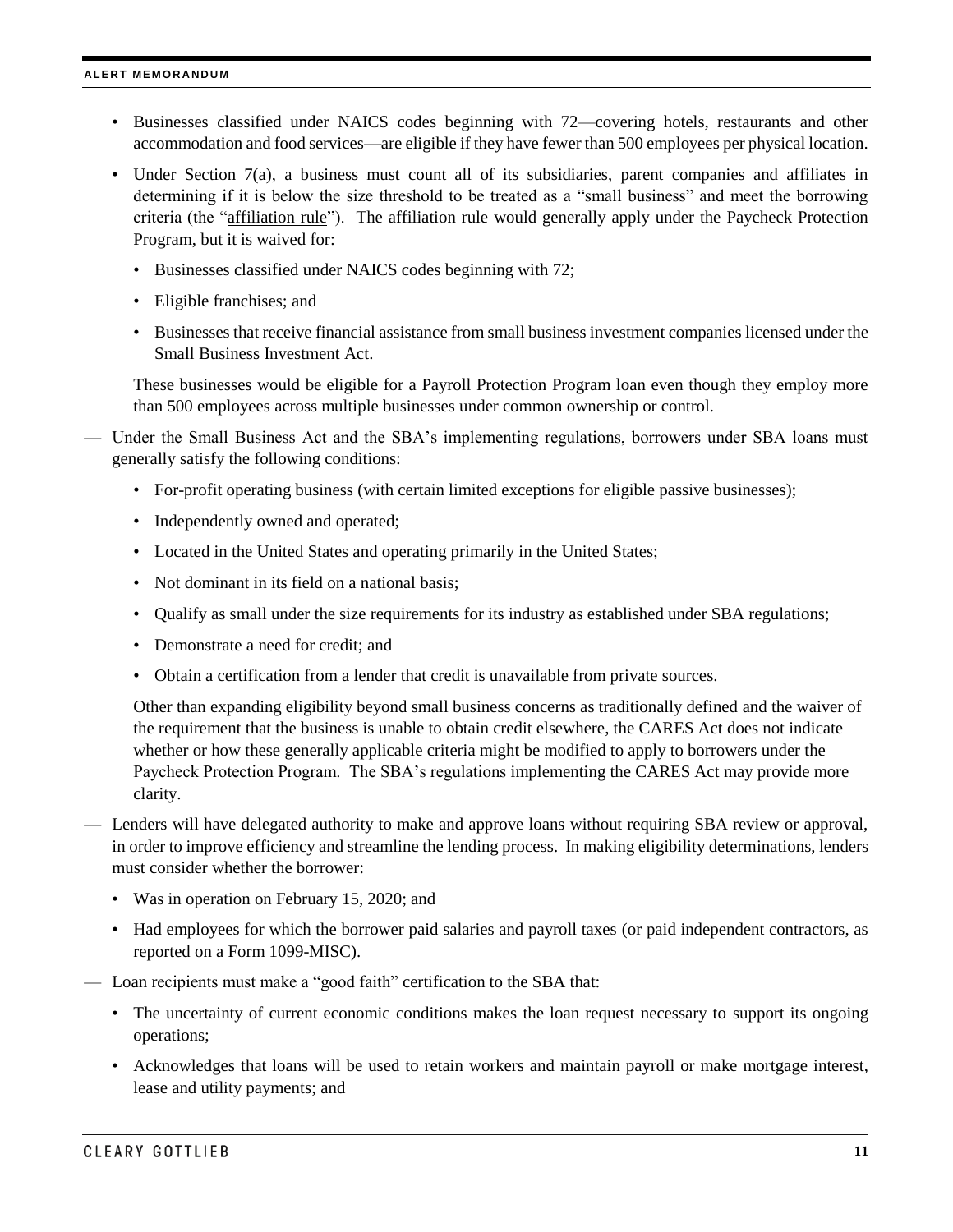• Certifies that the applicant has not applied for or received a loan under Section  $7(a)$  for the same purpose and duplicative of the amount applied for or received under the Paycheck Protection Program.

### *Principal and Interest; Maturity and Repayment; Collateral Requirements*

- Loan amounts are capped at the lower of either (i) \$10 million or (ii) the sum of 2.5 times a borrower's average monthly "payroll costs", generally based on the 12-month period before the loan is made, plus any outstanding amounts the borrower owes under an SBA Economic Injury Disaster Loan ("EIDL") (described below) obtained between January 31, 2020 and the date on which Paycheck Protection Program loans become available.
	- Payroll costs include wages, tips, leave, severance, health and retirement benefits and related taxes.
	- Payroll costs exclude compensation to employees exceeding \$100,000 (on an annual basis), certain taxes, compensation for employees residing outside the United States, and certain family and sick leave wages for which credits are otherwise available under the CARES Act.

There are separate provisions for calculating average payroll costs for seasonal businesses and businesses that were not in operation between February 15, 2019 and June 30, 2019.

- Interest rates are capped at 4% and customary SBA loan fees are waived.
- Payments under the loans are subject to complete mandatory deferral for at least six months and not more than one year.
- Loans have a maximum maturity of 10 years from the date on which the borrower applies for forgiveness. There are no prepayment penalties.
- Unlike ordinary course SBA loans, loans under the Paycheck Protection Program are uncollateralized, do not require a personal guarantee, and are nonrecourse to a borrower's shareholders, members and/or partners.

### *Use of Funds*

- Loans may be used for purposes allowed under the traditional Section 7(a) lending programs, including capital expenditures and working capital.
- Further, through June 30, 2020, Paycheck Protection Program loans may be used for payroll costs, benefits, employee salaries (including commissions), mortgage payments, rent, utilities and interest on existing debt. But as noted below, only certain expenditures for payroll, rent, interest and utilities are eligible for forgiveness.
- Borrowers are permitted to apply the proceeds of a Paycheck Protection Program loan to refinance loans received under an EIDL between January 31, 2020 and the date on which Paycheck Protection Program loans become available.
	- On March 6, 2020, Congress authorized the SBA to provide EIDLs for COVID-19 related disaster declarations, <sup>6</sup> but Paycheck Protection Program loans would generally have more favorable terms for borrowers.
	- The CARES Act further expands the EIDL program, as described below.

### *Loan Forgiveness*

— Borrowers may receive forgiveness for the portion of loans used to cover "payroll costs" (i.e., wages, tips, leave, severance, health and retirement benefits and related taxes), mortgage interest (but not any prepayment or

 $\overline{\phantom{a}}$ 

<sup>6</sup> Coronavirus Preparedness and Response Supplemental Appropriations Act (Pub. L. 116-123).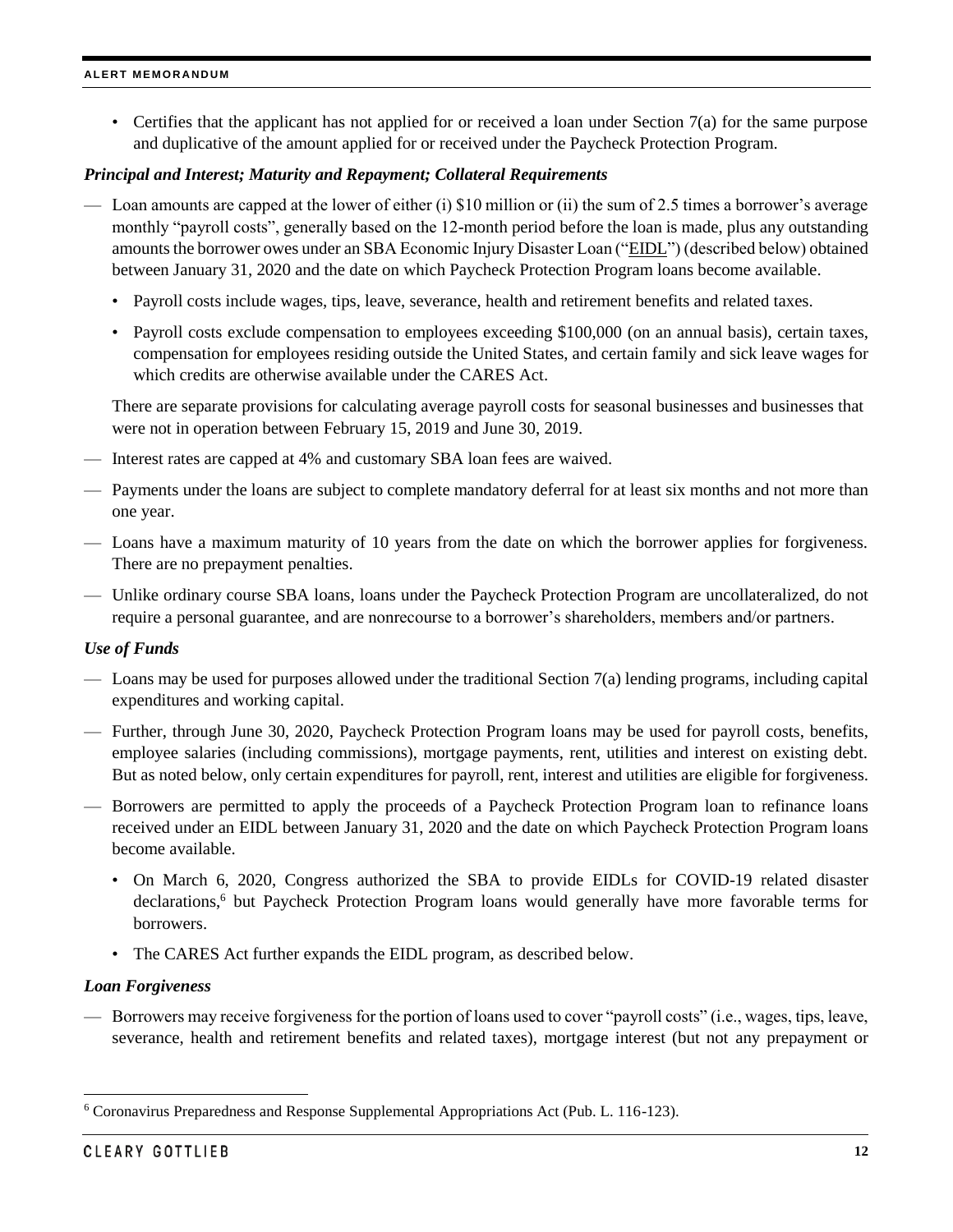payment of principal on such mortgages), rent and utilities that are incurred or paid during the first eight weeks following origination of the loan.

- Borrowers that have reduced their average number of full-time equivalent employees or reduced salaries may have their eligibility for forgiveness reduced proportionately, unless they rehire workers and eliminate the reductions in salary prior to June 30, 2020.
- Borrowers must apply to their loan servicer to seek forgiveness, including providing documentation to verify employees on payroll, pay rates and other eligible expenses. Documentation may include federal and state tax filings, and receipts for rent, mortgage and/or utility payments. Further, borrowers must certify that the documentation is true and correct and that the amount for which forgiveness is requested will be used for eligible expenses.
- Decisions on forgiveness are required within 60 days of receipt of the application, and lenders that grant forgiveness in reliance on documentation will be held harmless and not subject to enforcement or penalties by the SBA.
- The SBA will be required to remit to lenders any amounts forgiven under the loan forgiveness provisions described above, and any accrued interest, within 90 days of determining the amount of forgiveness. Lenders may also request the SBA purchase the expected forgiveness amount of a loan or pool of loans prior to granting forgiveness, in which case the SBA will be required to purchase the expected forgiveness amount within 15 days.
- If a loan has a remaining balance after application of forgiveness, the remaining balance will continue to be guaranteed by the SBA.
- The amount of loan forgiveness is not treated as gross income for federal tax purposes.

### *Secondary Market Trading*

- Loans may be sold on the secondary market.
	- If an investor who purchases a loan on the secondary market fails to honor a request for the deferment of at least six months and no more than a year (described above), the SBA is required to repurchase the loan and provide such a deferral.
	- The SBA cannot collect fees for a loan that is sold on the secondary market.

### *Lender Eligibility Criteria and Considerations; Opportunities for Nonbank Lenders*

- Like ordinary Section 7(a) loans, Paycheck Protection Program loans can be originated by financial institutions that are already approved by the SBA.
- The CARES Act also permits the Secretary of the Treasury and the Chairman of the Farm Credit Administration to establish criteria for other bank and nonbank lenders to participate and originate loans under the Paycheck Protection Program until the expiration of the expiration of the national emergency declared by the President on March 13, 2020 (the "National Emergency").
- Treasury has authority to issue rules and guidance to permit additional lenders to participate, and to establish the terms and conditions for loans originated by such lenders.
	- These terms and conditions would be separate from, but generally need to be consistent with, the terms applicable to Paycheck Protection Program loans under Section 7(a) as amended by the CARES Act, and the SBA would administer the program.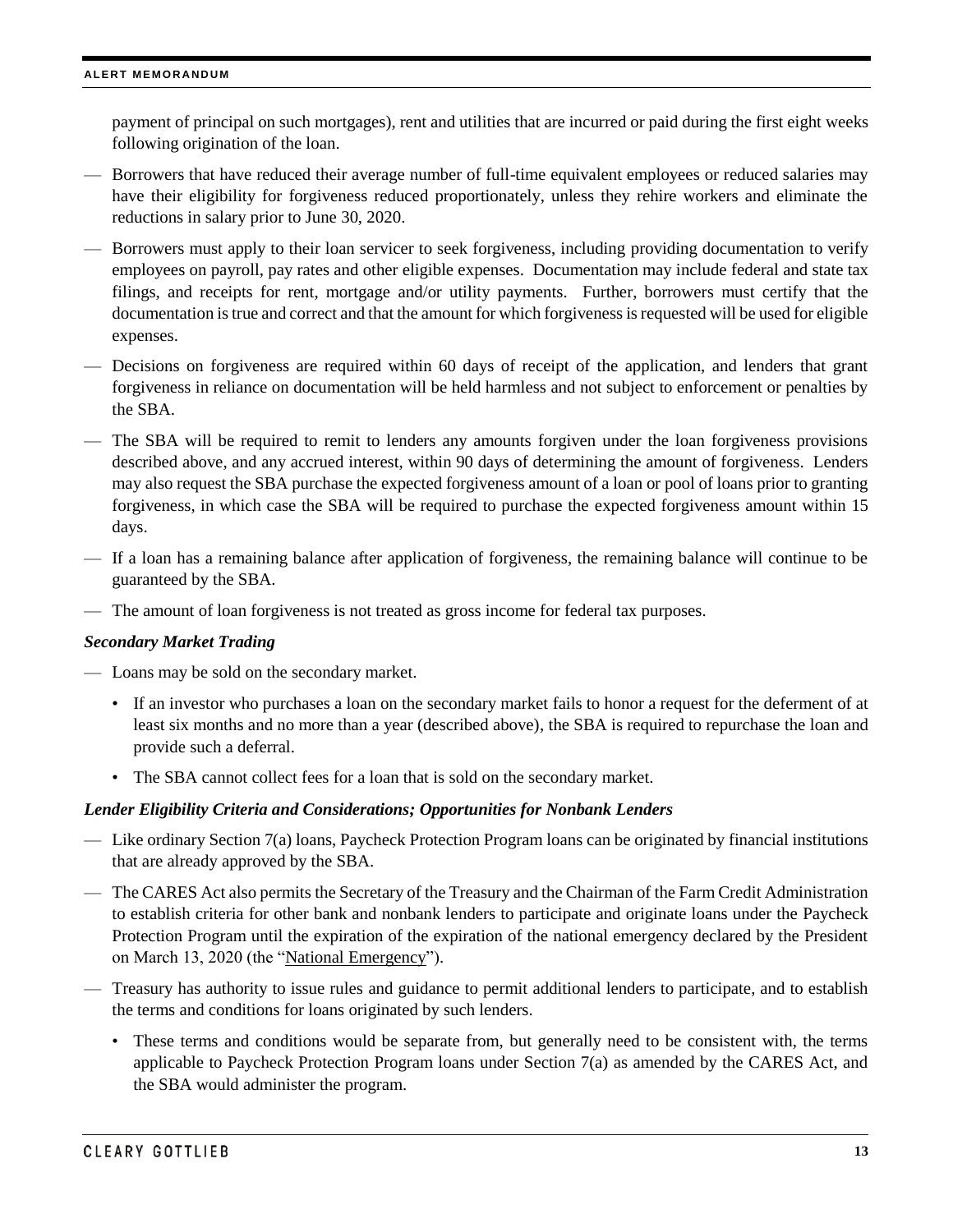- Lenders already qualified to participate in Section 7(a) lending programs may also opt in to the Treasury program.
- Lenders will be reimbursed by the SBA for processing loans. The amount of reimbursements are based on the size of a loan, subject to aggregate limits that may be established by the SBA:
	- 5% for loans up to \$350,000;
	- 3% for loans of more than \$350,000 and less than \$2 million; and
	- 1% for loans of \$2 million or more.
- An agent that assists an eligible recipient to prepare an application may not receive a fee in excess of limits set by the SBA.
- Loans will receive favorable regulatory treatment:
	- They are assigned a zero percent risk weight under the Federal Reserve's, Comptroller of the Currency's ("OCC"), Federal Deposit Insurance Corporation's ("FDIC") and National Credit Union Administration's ("NCUA") risk-based capital requirements.
	- Banks and credit unions do not need to report a modified covered loan as a troubled debt restructuring ("TDR"), until required to do so by the appropriate Federal banking agency or the NCUA.

### **B. Other SBA Measures**

### *Emergency Injury Disaster Loans*

— The CARES Act expands eligibility for access to EIDLs to include a broader set of small businesses and relaxes the SBA's approval requirements for providing these loans. Borrowers will also be able to obtain an advance on the loan of up to \$10,000, which the SBA must distribute within three days, based on a self-certification that the borrower is an eligible entity. Advances will not need to be repaid, even if the application for an EIDL is later denied.

### *Express Loans*

— The CARES Act increases the maximum loan amount under the Express Loan Program from \$350,000 to \$1 million, with an automatic sunset on January 1, 2021. Express loans are generally provided expeditiously, with a short 36-hour review period by the SBA.

### *Grant Programs*

- The SBA is authorized to provide grants for a variety of COVID-19-related technical assistance and education, training and advising purposes, including grants:
	- To small business development centers and women's business development centers (\$240 million);
	- To establish a centralized hub of COVID-19 information for small businesses (\$25 million); and
	- To minority business centers and minority chambers of commerce to provide education, training and technical advice to minority-owned businesses (\$10 million).

### *SBA Payments to Cover Other Section 7(a) Loan Payments for Six Months*

— Borrowers for non-Payment Protection Program Section 7(a) loans are eligible for six months of deferment and forgiveness of principal, interest and fees due. The SBA will make those payments for six months, reducing the amount owed by the borrower without any obligation to make the payments later.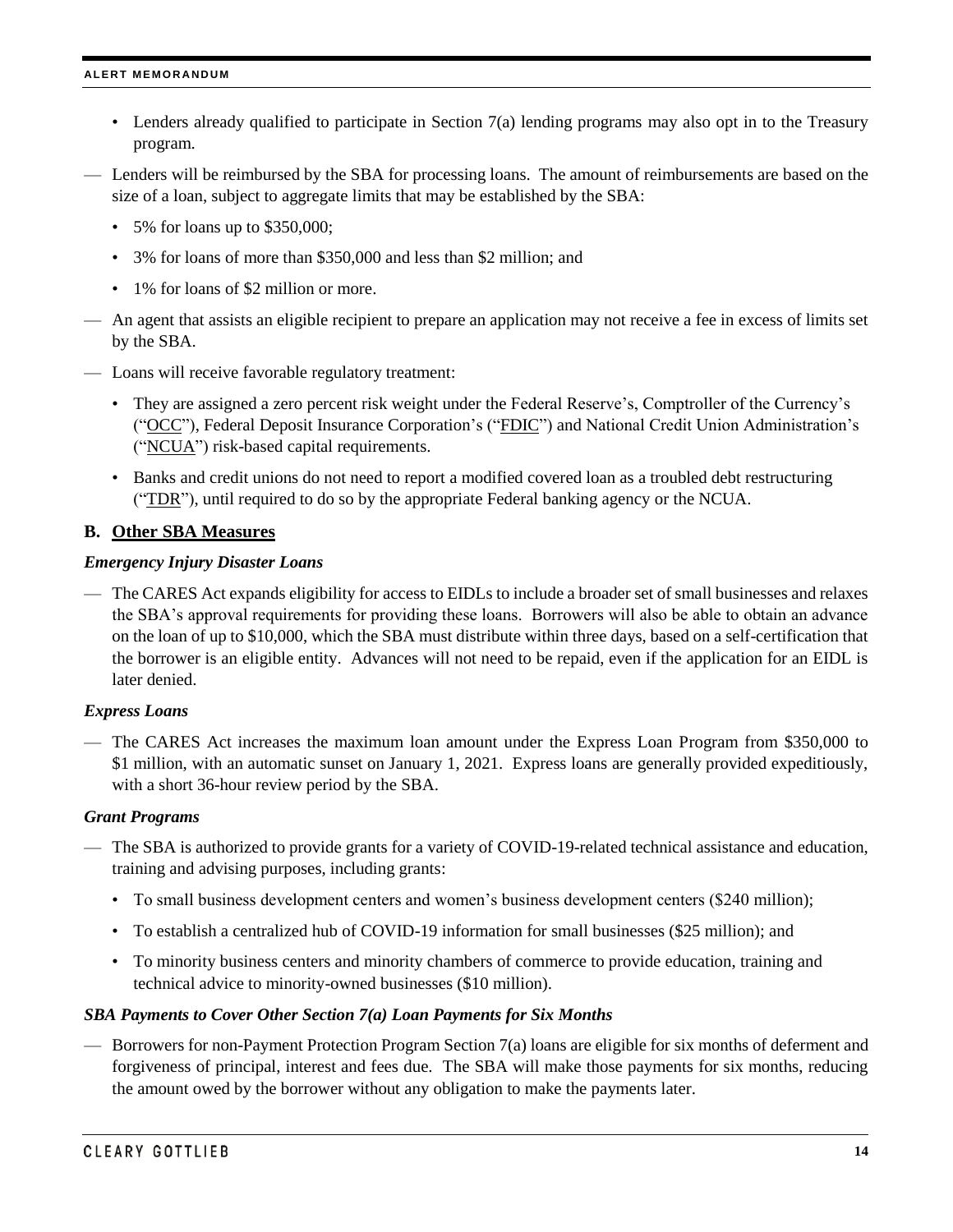### *Expansion of Chapter 11 Small Business Debtor Status*

— The CARES Act expands the threshold for qualifying as a "small business debtor" under Chapter 11 of the Bankruptcy Code. Businesses with aggregate debts up to \$7.5 million may qualify (up from \$2 million currently).

### *Emergency Rulemaking Authority*

— The SBA is required to issue implementing regulations within 15 days of enactment of the CARES Act under emergency rulemaking authority that waives the notice and comment requirements of the Administrative Procedures Act. The SBA must promulgate regulations implementing the loan forgiveness provisions within 30 days of enactment.

### <span id="page-14-0"></span>**IV. Financial Sector Liability Guarantees**

### **A. Money Market Mutual Fund Guarantee Authority**

- Treasury may use the ESF to establish a guarantee program for the U.S. money market mutual fund industry. This authority sunsets on December 31, 2020. This provision restores authority exercised in the financial crisis to provide an explicit backstop to money market mutual funds ("MMFs") at risk of breaking the buck. Congress eliminated this authority in the Dodd-Frank Act.
- The guarantee is limited to the "the total value of a shareholder's account in a participating fund as of the close of business on the day before the announcement of the guarantee".
	- Consistent with the experience after the 2008 MMF guarantee, we expect any losses to be minimal because the guarantee program is essentially a catastrophic backstop that is unlikely to be triggered.
	- In addition, SEC rules promulgated after the 2008 financial crisis require prime funds to use floating net asset values and permit them to impose gates and fees on redemptions for liquidity events—protections that were not in place at the time Treasury created the MMF guarantee program in 2008.
- On March 18, 2020, the Federal Reserve announced the establishment of the Money Market Mutual Fund Liquidity Facility to provide liquidity to MMFs to ensure that they can meet redemption demands.

#### **B. Bank Debt Guarantee Authority**

- The CARES Act approves the establishment by the FDIC of a "widely available program" to guarantee obligations of insured depository institutions.
	- The maximum size of the program would be determined by the Treasury Secretary in consultation with the President.
	- By amending a Dodd-Frank Act restriction on guaranteeing deposit accounts, the CARES Act would permit the program to guarantee non-interest bearing transaction accounts.
- The congressionally approved program is required to terminate not later than December 31, 2020.
- The NCUA receives similar authority to provide up to unlimited share insurance coverage for noninterest bearing transaction accounts. This provision sunsets on December 31, 2020.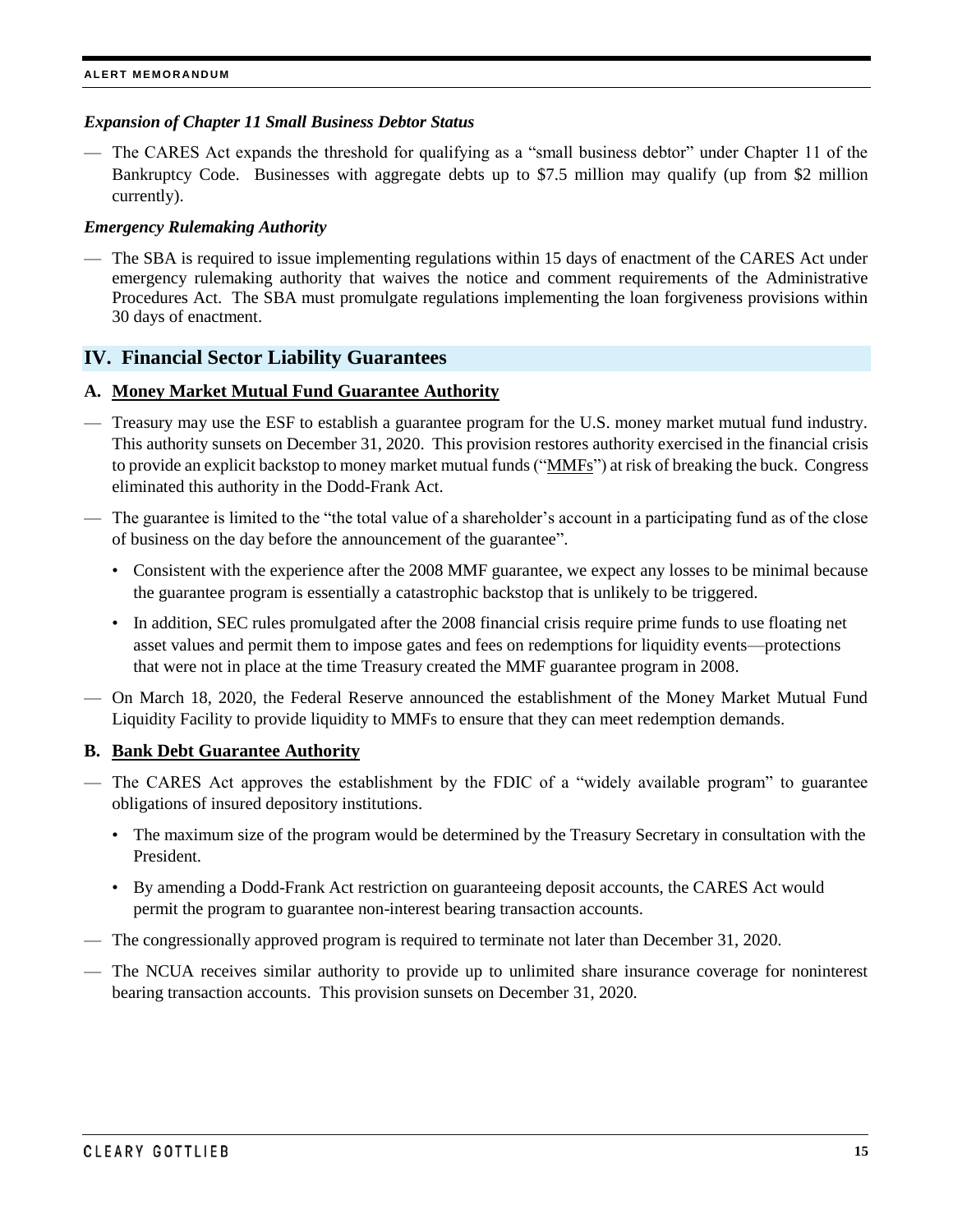# <span id="page-15-0"></span>**V. Financial Institution Regulatory Relief**

# **A. Lending Limit Waivers**

- Lending limits generally prohibit an OCC-supervised institution's total outstanding loans and extensions of credit (including derivative, repo and securities lending exposures) to one borrower from exceeding 15% of its capital and surplus (plus an additional 10% if fully secured by readily marketable collateral).
	- *Expansion of OCC Approval Authority*. Under the National Bank Act, the OCC has authority to approve loans to "any financial institution or to any receiver, conservator, superintendent of banks, or other agent in charge of the business and property of such financial institution", thereby exempting the approved loan from bank lending limits. The CARES Act extends that approval authority to loans or extensions of credit to U.S. and foreign nonbank financial companies. Nonbank financial companies include companies that derive at least 85% of their consolidated annual gross revenues from activities that are financial in nature as defined in the Bank Holding Company Act. This category includes key financial intermediaries, such as stock exchanges, clearing agencies and swap execution facilities.
	- *Authorization to Suspend Limits*. More broadly, the CARES Act provides the OCC with authority to issue orders to exempt any transaction or series of transactions from the lending limits, if the OCC determines that the exemption is in the public interest and consistent with the purpose of the lending limits statute.
- If the OCC chose to issue an approval under its pre-existing authority, it would likely be in relation to one or more specific loans. The broader CARES Act authority to issue orders exempting transactions from lending limits could be granted with regard to extensions of credit or loans of general description. Any broad relief would apply to OCC-supervised institutions, including national banks, federal savings associations and federal branches of foreign banking organizations. The International Banking Act applies the OCC's lending limit rules to state-licensed branches of foreign banking organizations as well. State legislatures or state regulators would need to change state laws or regulations for state-regulated banking entities to benefit from similar exemptions.
- Both authorities sunset on the earlier of December 31, 2020 or the expiration of the National Emergency.

### **B. Community Bank Relief**

- The banking agencies are required to issue an interim final rule:
	- Setting the community bank leverage ratio at 8% (as opposed to the current 9%), and
	- Providing a reasonable grace period for a community bank to return to compliance if its capital falls below this threshold. During the grace period, a qualifying community bank will be presumed to satisfy applicable capital and leverage requirements.
- This relief is targeted to banks and bank holding companies ("BHCs") that have less than \$10 billion in total consolidated assets.
- This authority sunsets on the earlier of December 31, 2020 or the expiration of the National Emergency.

### **C. Regulatory Capital Relief for SBA Lending**

— As noted above, Payment Protection Program loans receive a zero percent risk weight under applicable risk-based capital rules, and lenders do not need to treat a modified loan as a TDR.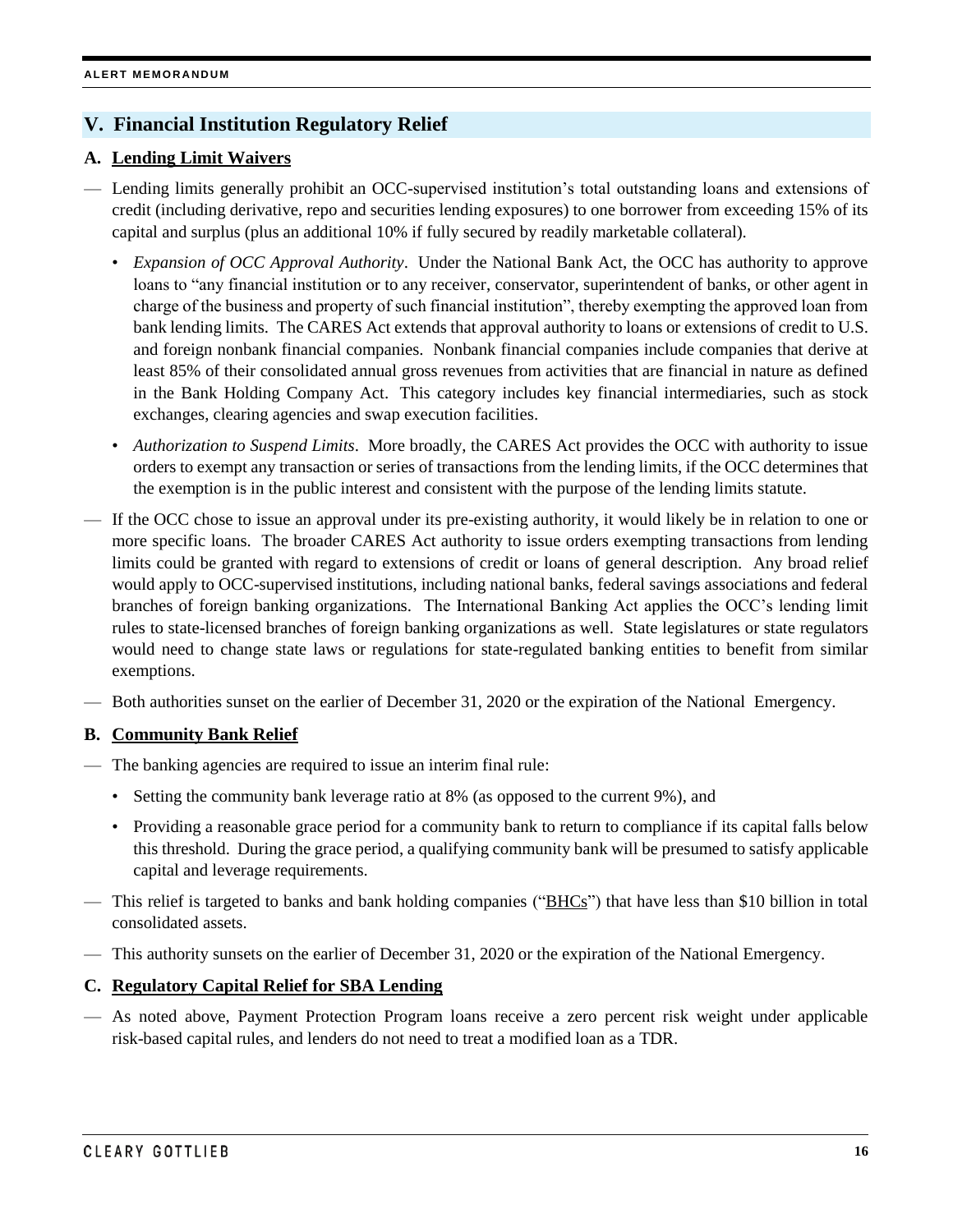### **D. Accounting Relief**

### *Troubled Debt Restructuring*

— Financial institutions may, until the earlier of December 31, 2020 or 60 days following termination of the National Emergency, elect to suspend (i) requirements under U.S. GAAP for loan modifications related to COVID-19 that would otherwise be treated as a TDR and (ii) any determination that a loan modified as a result of COVID-19 is a TDR (including impairment for accounting purposes). The Federal Reserve, OCC and FDIC must defer to a financial institution's determination. Financial institutions must maintain records of the volume of modified loans that are suspended, and the banking regulators may collect data about those loans for supervisory purposes.

### *Current Expected Credit Loss Methodology ("CECL")*

- Banks and BHCs are not required to comply with the CECL accounting methodology until the earlier of December 31, 2020 or the expiration of the National Emergency. This relief will allow banks and BHCs to continue to use current accounting standards, which do not require recognition of expected future losses immediately.
- This delays implementation of CECL for many banks and BHCs that would have been required to reflect CECL in their financial statements as of March 31, 2020. It is widely reported that public BHCs and banks were likely to report significant increases in their loan loss reserves, even before the COVID-19 pandemic, due to CECL implementation.

# **E. Credit Union Relief**

- The CARES Act makes a number of temporary changes to improve access to and bolster the capacity of the NCUA's Central Liquidity Facility for credit unions by: (i) expanding the universe of credit unions that may access the facility to include credit unions that primarily serve companies and other credit unions, (ii) providing the NCUA with greater discretion to approve requests to access the Facility and (iii) temporarily lifting the quantitative limit on the amount the NCUA may lend using the Facility.
- This authority sunsets on December 31, 2020.

# <span id="page-16-0"></span>**VI. Tax Relief**

### **A. Businesses**

### *Employee Retention Tax Credit.*

- Employers<sup>7</sup> whose business has been fully or partially suspended as a result of governmental orders relating to COVID-19, or who have suffered, with respect to a 2020 calendar quarter, a significant (i.e. greater than 50%) decline in gross receipts (relative to the same 2019 calendar quarter), can receive tax credits for such quarter equal to 50% of the eligible wages (including the cost of health care benefits) paid or incurred in such quarter in respect of each employee that has been idled due to COVID-19 related circumstances.
	- Only wages paid after March 13, 2020 and prior to January 1, 2021 shall be eligible wages and the aggregate eligible wages for each employee that can be taken into account for all calendar quarters shall not exceed \$10,000. An employer will remain eligible under the decline in gross receipts standard for the period commencing with the 2020 calendar quarter in which it first becomes eligible and ending with the calendar

l

 $<sup>7</sup>$  Any otherwise eligible employer who receives a covered loan under the Small Business Act described above, is not eligible</sup> for the employee retention credit.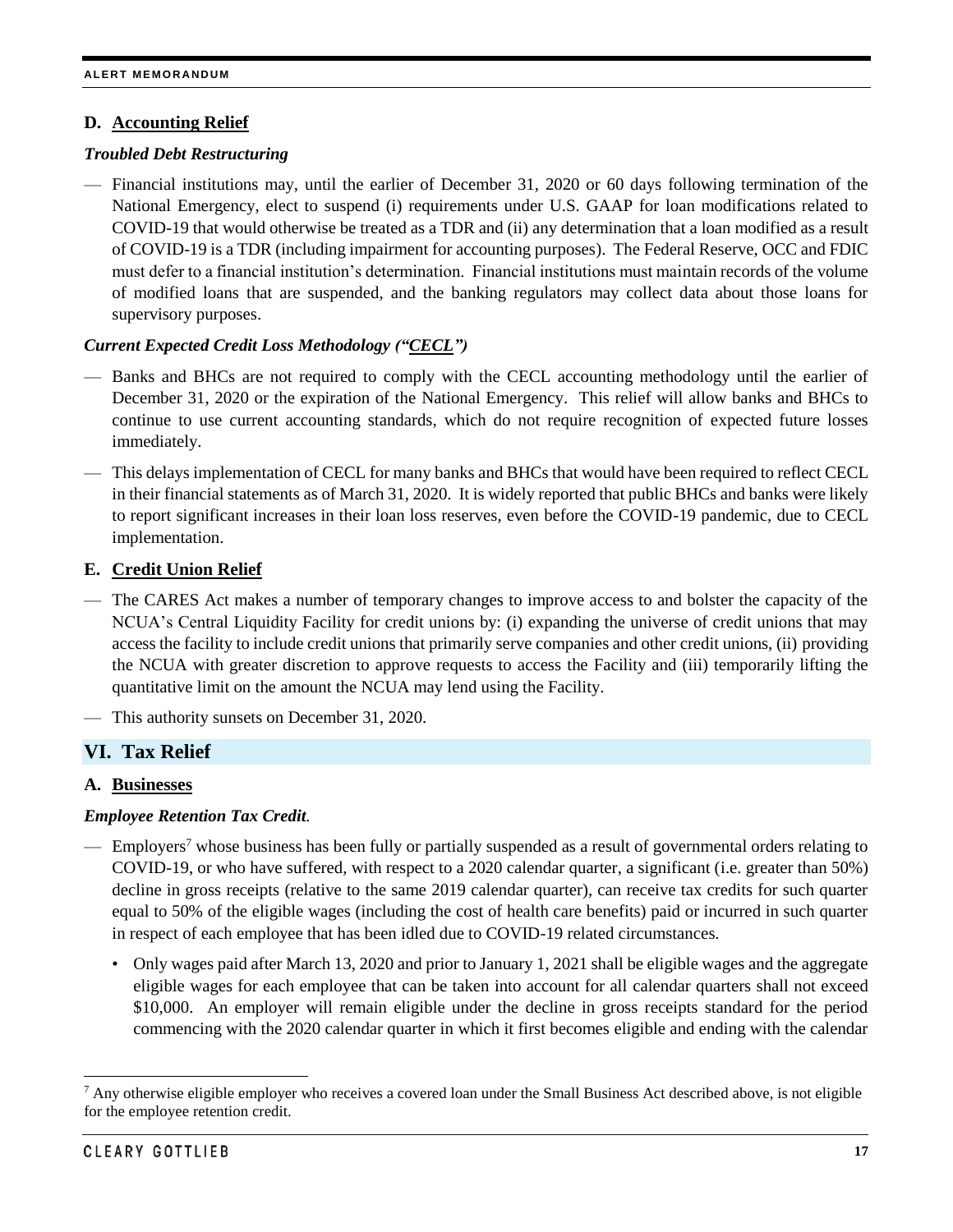quarter following the first subsequent calendar quarter in which its gross receipts exceed 80% of the gross receipts for the same calendar quarter in the prior year.

• To the extent the credit in any quarter exceeds the employer's portion of the Social Security taxes for all of the employer's employees in the quarter, the excess is treated as an overpayment that will be refunded. Businesses with fewer than 100 full-time employees<sup>8</sup> can claim the credit for wages paid to all employees, whether idled or not.

### *Deferral of Certain Tax Payments and Filings*

- The employer's portion of Social Security taxes for the period from enactment up to January 1, 2021 will not be due until December 31, 2021, when half of the deferred amount is due, and December 31, 2022, when the other half is due. Similar rules allow deferral of 50% of the corresponding Federal self-employment taxes. The Social Security trust funds would be made whole by appropriating Treasury funds to make up the difference.
- In addition, separately from the CARES Act, Treasury has issued guidance for all taxpayers (i.e., not just corporations) providing that federal income, gift, and generation-skipping gift transfer tax payments and returns that were due April 15, 2020, including payments of 2020 Q1 estimated taxes, will be due July 15, 2020. Taxpayers do not need to take any action to benefit from the postponed due dates.

### *Net Operation Loss ("NOL") Limitations*

- The 80% limitation is lifted for 2020. The 2017 Tax Cuts and Jobs Act (the "TCJA") provided that NOL carryovers could be used to offset a maximum of 80% of a taxpayer's taxable income. The CARES Act would lift that restriction for 2020, and reinstate it (with slight modifications) for tax years beginning after December 31, 2020.
- NOLs arising in 2018 through 2020 can be carried back to the five years preceding the loss, for taxpayers other than real estate investment trusts. Companies that paid taxes in recent years but subsequently had losses may be able to carry back their NOLs to obtain refunds.

### *Interest Expense Limitations*

- The limitation on deductibility of interest expense under section  $163(i)$  is increased to 50% from 30% for tax years beginning in 2019 or 2020. For partnerships, the increase applies only to tax years beginning in 2020 and other special rules apply.
- In addition, taxpayers can elect to calculate the interest limitation for 2020 using their 2019 adjusted taxable income as the relevant base, which in many cases will be significantly higher.

### *Bonus Depreciation for Qualified Improvement Property*

— The CARES Act allows taxpayers to immediately expense the costs of certain improvements to the interior of nonresidential real property. The change is a technical correction to changes made by the TCJA, and applies retroactively to property placed in service after December 31, 2017. Subject to guidance from the IRS as to how to claim the accelerated depreciation for past years, taxpayers that had been depreciating qualifying improvements over 39 years may be able to claim refunds of past taxes.

l

<sup>&</sup>lt;sup>8</sup> The CARES Act does not state whether the full-time employee count could or should be performed on a full-time equivalent basis.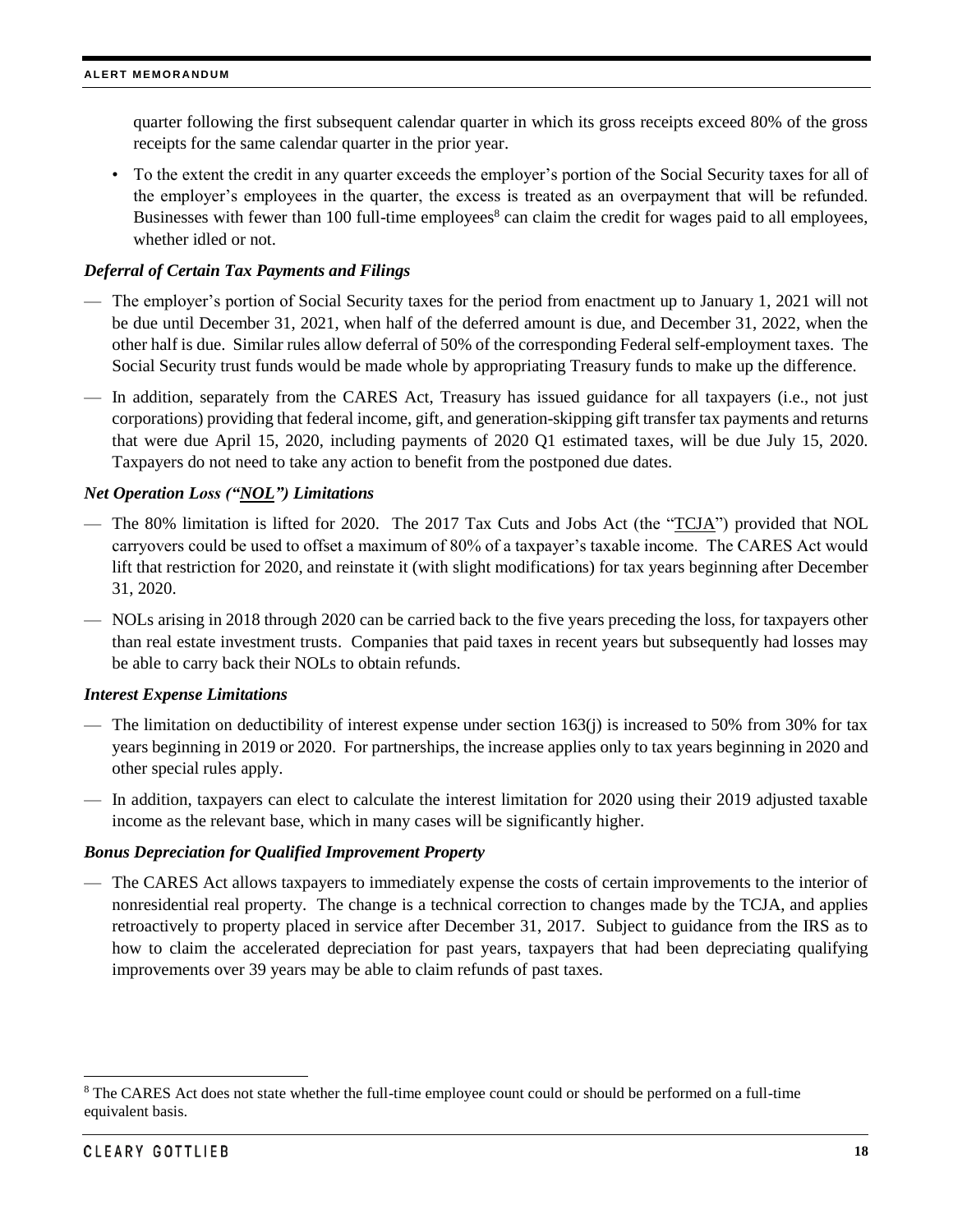### *Excise Tax for Alcohol Used to Produce Hand Sanitizer*

— Distilled spirits may be removed from bonded premises and used for production of hand sanitizer free of federal excise tax during calendar 2020.

### *Aviation Excise Taxes*

— The CARES Act suspends certain aviation excise taxes from the date of enactment of the CARES Act through the end of calendar 2020, including taxes on kerosene used in commercial aviation and taxes on transportation of passengers and cargo.

### **B. Individuals**

### *Excess Business Loss Limitations for Noncorporate Taxpayers*

— The 2017 TCJA limited noncorporate taxpayers' ability to use "excess business losses" to offset nonbusiness income, for tax years beginning after December 31, 2017. The CARES Act will apply those limitations only to tax years beginning after December 31, 2020, retroactively removing the limitation for the 2018 and 2019 tax years.

### *Rebates for Individuals*

— Most individual taxpayers will receive refunds of \$1,200 (\$2,400 for joint filers) plus \$500 per qualifying child. The refunds are advance credits against 2020 taxes, and phase out by 5% of adjusted gross income over \$75,000 (\$150,000 for joint filers, or \$112,500 for heads of household). Nonresident aliens and dependents of other taxpayers are not eligible.

### *Charitable Donations*

- For individuals, the CARES Act temporarily lifts the income-based limitation on deductions for donations of cash in 2020 to charitable organizations (other than certain private foundations and donor-advised funds). For corporations, the bill temporarily raises the income-based limitation for donations of cash or food inventory to 25% of taxable income (from 10% for donations of cash and 15% for donations of food).
- The CARES Act allows individuals who do not itemize their deductions to claim a new above-the-line deduction for up to \$300 of donations of cash to certain charitable organizations (other than certain private foundations and donor advised funds).

### <span id="page-18-0"></span>**VII. Mortgage and Real Estate-Related Relief**

### **A. Foreclosure Moratorium and Consumer Right to Request Forbearance (Single-Family Homes)**

#### *Moratorium on Foreclosure*

- The CARES Act prohibits servicers of "Federally backed mortgage loans" (defined below) from initiating any foreclosure action on any residential property that is not vacant or abandoned for a period of 60 days, beginning on March 18, 2020.
- A "Federally backed mortgage loan" is one that is secured by a first priority or subordinate lien on 1-4 family residential real property (including individual units of condominiums or cooperatives) that is Federally insured under certain government programs or purchased or securitized by Fannie Mae or Freddie Mac.

### *Right to Request Forbearance on Single Family Homes*

— The CARES Act permits a borrower under a Federally backed mortgage loan who is experiencing financial hardship due directly or indirectly to the National Emergency to request, prior to the termination of the National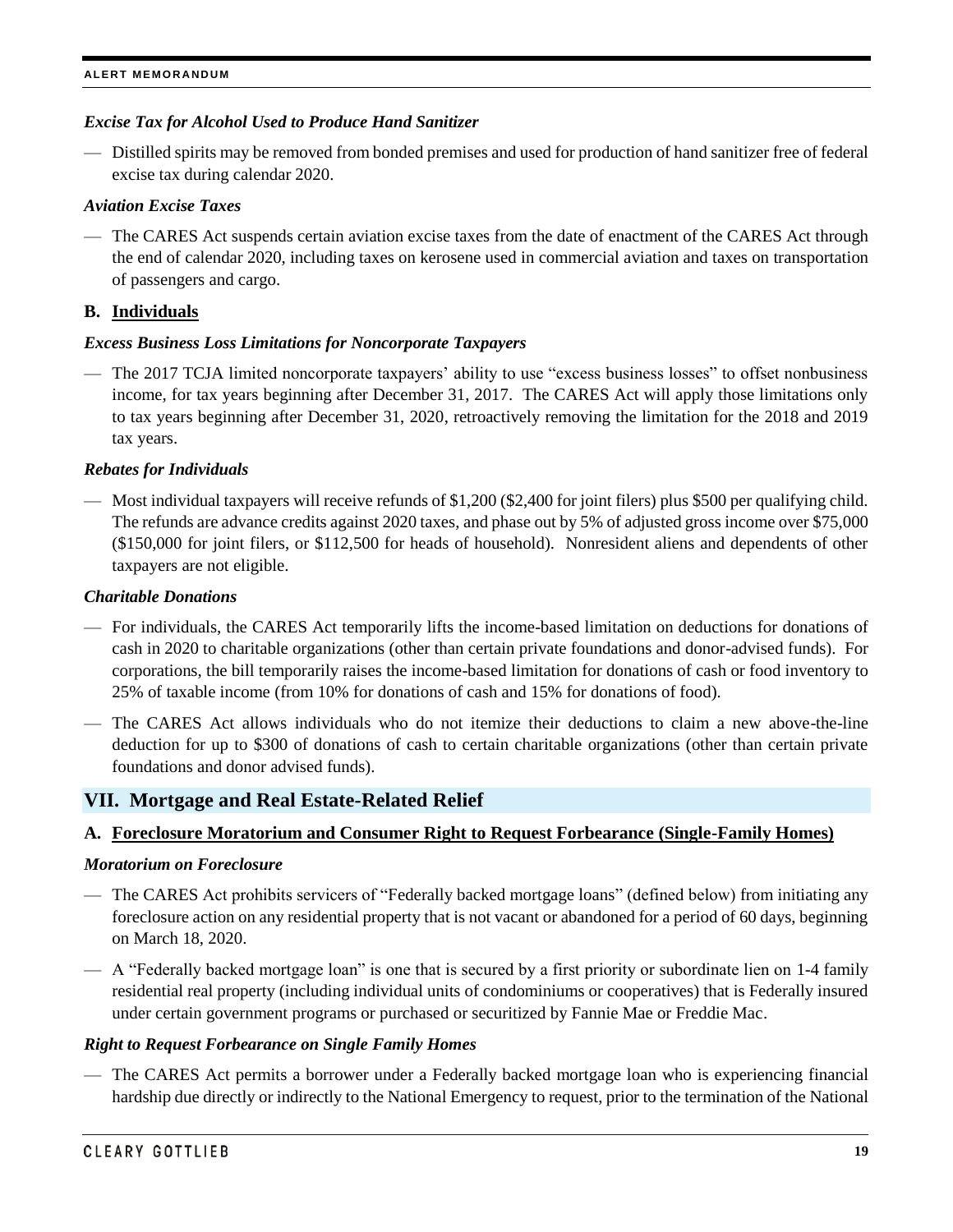Emergency and in any event not later than December 31, 2020, a forbearance on such loan, regardless of delinquency status.

- Forbearances are required to be for an initial period of up to 180 days and may be extended for an additional 180 days upon the borrower's request.
	- During such forbearance, no fees, penalties or interest in excess of scheduled interest (calculated as if all contractual payments were paid on time and in full) may accrue.
	- Significantly, the loan servicer is required to grant the request for forbearance without requiring documentation regarding the borrower's hardship.

### **B. Forbearance of Multifamily Residential Mortgage Loan Payments on Federally Backed Loans**

### *Right to Request Forbearance on Multifamily Homes*

- At any time during the National Emergency and in any event not later than December 31, 2020, a borrower under a "Federally backed multifamily loan" (defined below) who was current on its payments as of February 1, 2020, and who is experiencing financial hardship due, directly or indirectly, to the National Emergency, may request a forbearance of its loan.
	- Upon such request, the loan servicer must: (i) document the borrower's financial hardship, (ii) grant a forbearance of up to 30 days, and (iii) extend the forbearance for up to two additional 30-day periods upon the request of the borrower, provided that the borrower's request for an extension is made during the National Emergency and, in any event, not later than December 31, 2020 and at least 15 days prior to the end of the existing forbearance period. A multifamily borrower may voluntarily discontinue its forbearance period at any time.
	- A "Federally backed multifamily loan" is a loan secured by a first or subordinate lien on a residential multifamily property of five or more units made or guaranteed under a Federal program or purchased or securitized by Fannie Mae or Freddie Mac.

### *Renter Protections During Forbearance*

— Any multifamily borrower who receives forbearance protections under the CARES Act may not evict any of its tenants in the applicable property based solely on nonpayment of rent and may not charge any late fees, penalties or other charges for the late payment of rent. A multifamily borrower that receives a forbearance under the CARES Act also must give any tenant 30 days after a notice to vacate and may not issue any notice to vacate until after the expiration of the forbearance.

### **C. Temporary Moratorium on Eviction Filings**

— The CARES Act also provides that during the 120-day period following enactment, the lessor of a "covered property" (defined below) may not commence any eviction action with respect to a residential tenant based solely on the nonpayment of rent and may not charge any late fees, penalties or other charges to such a tenant for the late payment of rent. A "covered property" is any single-family or multi-family property that participates in certain federal housing voucher programs, that secures a loan that was made or guaranteed a Federal program or is purchased or securitized by Fannie Mae or Freddie Mac.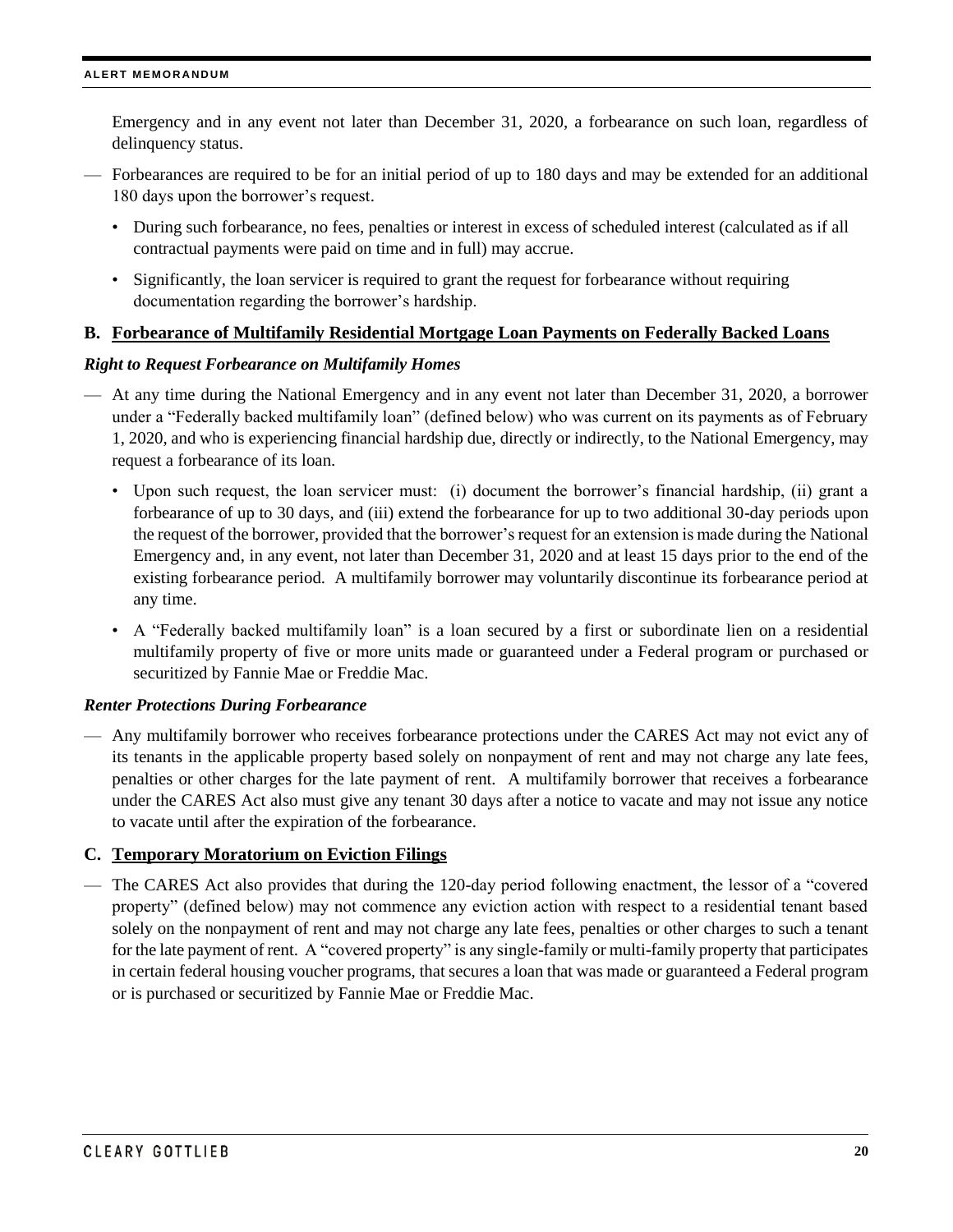# <span id="page-20-0"></span>**VIII. Potential Relief for the Hotel and Restaurant Industry**

### *Potential Assistance Through Federal Reserve Facilities*

- As noted in earlier sections of this memorandum, the CARES Act authorizes Treasury to appropriate up to \$454 billion (as well as any amounts not used under the \$46 billion for Direct Lending Programs) to support Federal Reserve Facilities for eligible businesses, states and municipalities.
- While it remains to be seen where these funds will be deployed by the Federal Reserve, the qualification of an eligible business is broad and these funds may potentially be used to provide financial assistance to the hotel, restaurant and entertainment industries that have been affected by COVID-19 through loans, loan guarantees, or other investments.
- Additional details on the general terms, conditions and eligibility criteria are described in further detail above in Section I.B.

### *Potential Assistance Through the SBA's Paycheck Protection Program*

- The CARES Act expands eligibility for traditional 7(a) SBA loans to businesses classified under NAICS codes beginning with 72, which covers hotels, restaurants and other accommodation and food services, if such business has fewer than 500 employees (broadly defined to include full-time and part-time workers) per physical location.
- Normally, the affiliation rule requires a business to include all of its subsidiaries and affiliates in determining if it is below the size threshold to be treated as a "small business". This rule, however, is waived for businesses classified under NAICS codes beginning with 72, franchises and businesses that receive financial assistance from small business investment companies, which may allow hotels and food service businesses to take advantage of the program.
- Additional details on this program are described above in Section III.A.

# <span id="page-20-1"></span>**IX. Employee Benefits and Tax-Qualified Retirement Savings Plans**

### **A. Individual Participants in Certain Qualified Retirement Plans**

- The CARES Act permits certain individuals to withdraw, on a tax favorable basis, up to \$100,000 from eligible retirement plans during calendar year 2020. In order to qualify, the individual must have (i) tested positive for COVID-19, (ii) a spouse or dependent who has tested positive or (iii) experienced adverse financial consequences as a result of COVID-19, including due to being quarantined, furloughed, put on reduced hours, laid off, or unable to work due to lack of child care.<sup>9</sup>
	- In addition to waiving the 10% tax on early distributions that would normally apply, any taxable income from the withdrawal may be spread ratably over three years.
	- The individual may also choose to recontribute all or a portion of the amount withdrawn to an eligible retirement plan within the three year period following such distribution, without regard to the Internal Revenue Code's cap on annual contributions to a tax-qualified retirement plan.
- For the 180-day period beginning with the date of enactment of the CARES Act, the dollar cap on loans from qualified employer plans is increased from \$50,000 to \$100,000. In addition, the CARES Act provides for the delay by one year of the maturity for any such loan if the expiration of the five year maximum term of such

 $\overline{\phantom{a}}$ 

<sup>9</sup> Employers are entitled to rely on an employee self-certification that these conditions have been met.